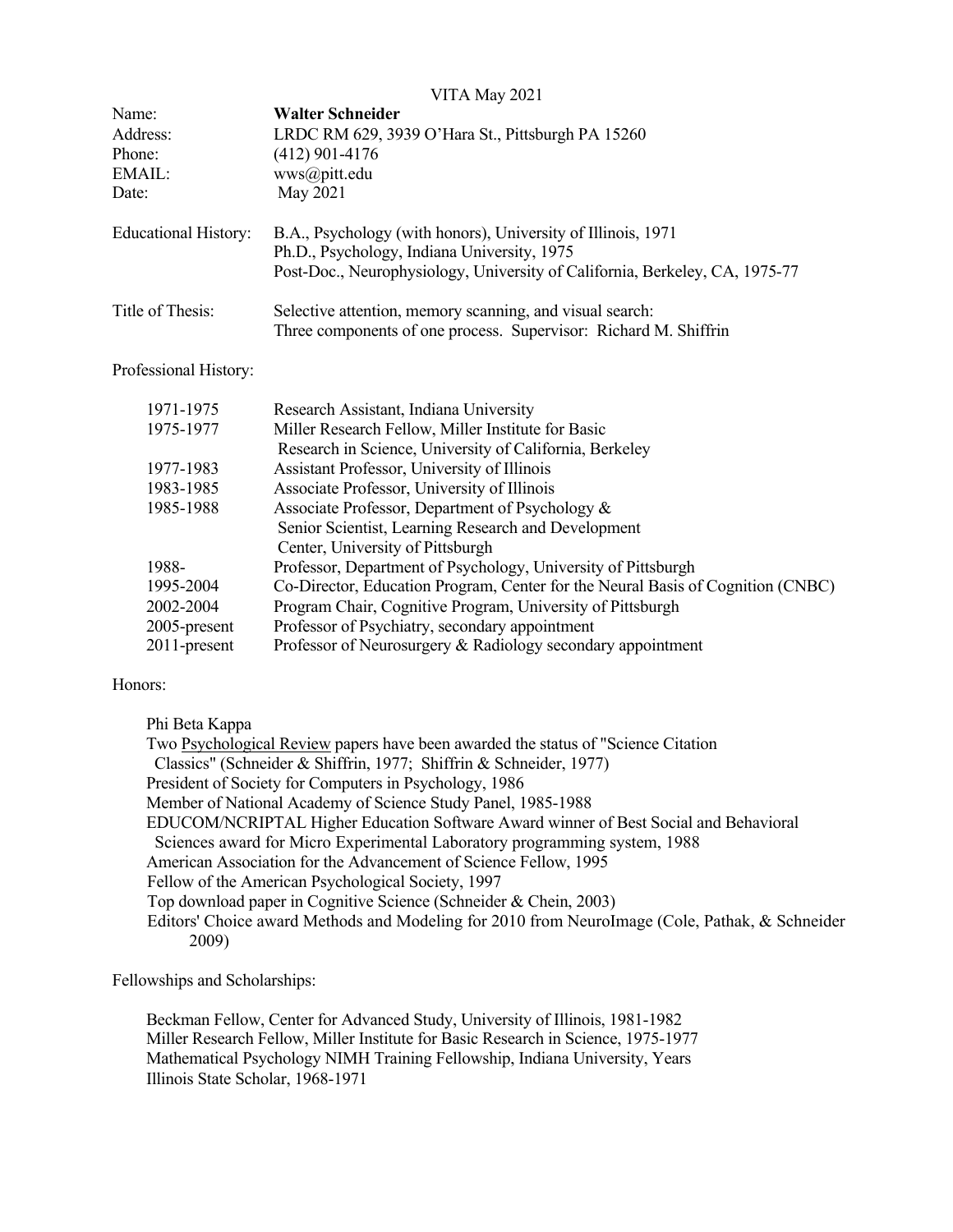## Publications:

- Schneider, W. & Scholz, K. W. (1973). Requirements for minicomputer operating systems for human experimentation and an implementation on a 4KPDP-8 computer. Behavioral Research Methods and Instrumentation, 5, 173-177.
- Shiffrin, R. M. & Schneider, W. (1974). An expectancy model for memory search. Memory and Cognition, 2(4), 616-628.
- Schneider, W. & Shiffrin, R. M. (1977). Automatic and controlled information processing in vision. In D. LaBerge & S. J. Samuels (Eds.), Basic processes in reading: Perception and comprehension (pp. 127-154). Hillsdale, NJ: Erlbaum.
- Schneider, W. & Shiffrin, R. M. (1977). Controlled and automatic human information processing: I. Detection, search, and attention. Psychological Review, 84, 1-66.
- Shiffrin, R. M. & Schneider, W. (1977). Controlled and automatic human information processing: II: Perceptual learning, automatic attending, and a general theory. Psychological Review, 84, 127-190.
- Shiffrin, R. M. & Schneider, W. (1977). Toward a unitary model for selective attention, memory scanning, and visual search. In S. Dornic & P. M. A. Rabbitt (Eds.), Attention and performance VI (pp. 413-439). New York: Academic Press.
- Eberts, R. & Schneider, W. (1980). Computer assisted displays enabling internalization and reduction of operator workload in higher order systems, or, pushing the barrier of human control beyond second order systems. Proceedings of the Human Factors Society, 59-62.
- Fisk, A. D. & Schneider, W. (1981). Control and automatic processing during tasks requiring sustained attention: A new approach to vigilance. Human Factors, 23(6), 737-750.
- Huey, R. B., Schneider, W., Erie, G. L. & Stevenson, R. D. (1981). A field-portable racetrack and timer for measuring acceleration and speed of small cursorial animals. Experientia, 37, 1356-1357.
- Schneider, W. (1981). Basic computer troubleshooting and preventive computer maintenance operation. Behavioral Research Methods and Instrumentation, 13(2), 153-162.
- Shiffrin, R. M., Dumais, S. T. & Schneider, W. (1981). Characteristics of automatism. In J. Long & A. Baddeley (Eds.), Attention and performance IX (pp. 223-238). Hillsdale, NJ: Erlbaum.
- Fisk, A. D. & Schneider, W. (1982). NEST: A program to verify proper RATFOR nesting structure. Behavior Research Methods and Instrumentation, 14, 552.
- Fisk, A. D. & Schneider, W. (1982). Type of task practice and time-sharing activities predict performance deficits due to alcohol ingestion. Proceedings of the Human Factors Society, 926-930.
- Fisk, A. D., Schneider, W. & Burkhard, J. C. (1982). SENSE: A program for calculating parametric (d') and nonparametric (A' and Ag) indexes of sensitivity. Behavioral Research Methods and Instrumentation, 14, 361.
- Freeman, W. J. & Schneider, W. (1982). Changes in spatial patterns of rabbit olfactory EEG with conditioning to odors. Psychophysiology, 19(1), 44-56.
- Schneider, W. & Fisk, A. D. (1982). Degree of consistent training: Improvements in search performance and automatic process development. Perception & Psychophysics, 31(2), 160-168.
- Schneider, W. & Fisk, A. D. (1982). Concurrent automatic and controlled visual search: Can processing occur without resource cost? Journal of Experimental Psychology: Learning, Memory, and Cognition, 8(4), 261-278.
- Schneider, W., Vidulich, M. & Yeh, Y. (1982). Training spatial skills for air-traffic control. Proceedings of the Human Factors Society, 10-14.
- Fisk, A. D., Derrick, W. L. & Schneider, W. (1983). The assessment of workload: Dual task methodology. Proceedings of the Human Factors Society, 229-233.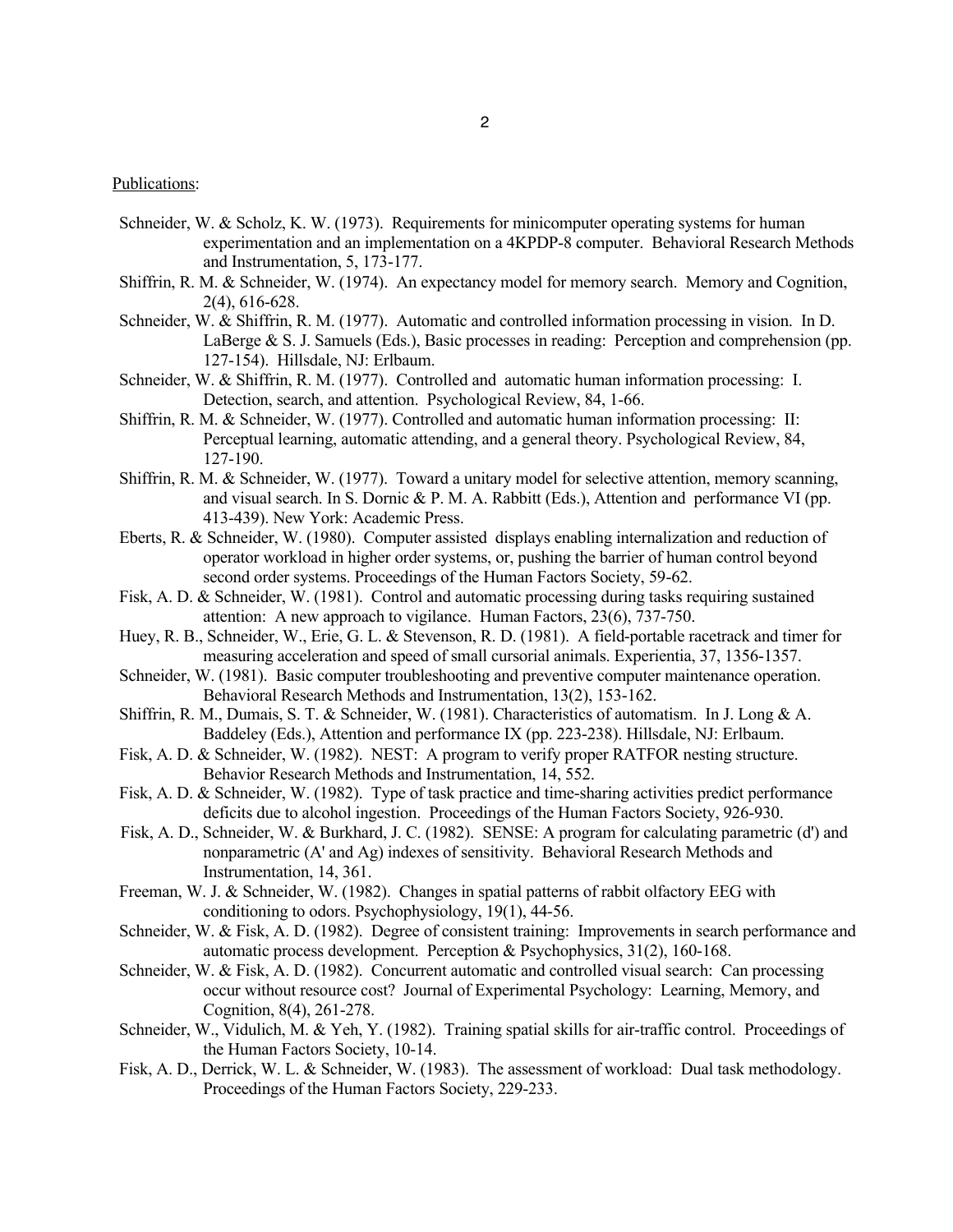- Fisk, A. D. & Schneider, W. (1983). Category and word search: Generalizing search principles to complex processing. Journal of Experimental Psychology: Learning, Memory, and Cognition, 9(2), 177-195.
- Fisk, A. D., Scerbo, M. W. & Schneider, W. (1983). Issues in training skilled performance. Proceedings of the Human Factors Society, 392-396.
- Schneider, W. & Fisk, A. D. (1983). Attention theory and mechanisms for skilled performance. In R. A. Magill (Ed.), Memory and control of action, (pp. 119-143). New York: North Holland.
- Vidulich, M., Yeh, Y. & Schneider, W. (1983). Time-compressed components for air-intercept control skills. Proceedings of the Human Factors Society, 161-164.
- Ackerman, P. L., Schneider, W. & Wickens, C. D. (1984). Deciding the existence of a time-sharing ability: A combined methodological and theoretical approach. Human Factors, 26(1), 71-82.
- Fisk, A. D. & Schneider, W. (1984). Consistent attending versus consistent responding in visual search: Task versus component consistency in automatic processing development. Bulletin of the Psychonomic Society, 22(4), 330-332.
- Fisk, A. D. & Schneider, W. (1984). Memory as a function of attention, level of processing, and automatization. Journal of Experimental Psychology: Learning, Memory, and Cognition, 10(2), 181-197.
- Schneider, W., Dumais, S. T. & Shiffrin, R. M. (1984). Automatic and control processing and attention. In: R. Parasuraman, R. Davies, & R. J. Beatty (Eds.), Varieties of attention (pp. 1-27). New York: Academic Press.
- Schneider, W. & Fisk, A. D. (1984). Automatic category search and its transfer. Journal of Experimental Psychology: Learning, Memory, and Cognition, 10(1), 1-15.
- Schneider, W. (1984). Practice, attention, and the processing system. Behavioral and Brain Sciences, 7(1), 80-81.
- Shiffrin, R. M. & Schneider, W. (1984). Automatic and controlled processing revisited. Psychological Review, 91(2), 269-276.
- Ackerman, P. L. & Schneider, W. (1985). Individual differences in automatic and controlled information processing. In R. F. Dillon (Ed.) Individual differences in cognition 2, 35-66. New York: Academic Press.
- Schneider, W. (1985). Toward a model of attention and the development of automatic processing. In: M. Posner & O. S. Marin (Eds.), Attention and Performance XI (pp. 475-492). Hillsdale, NJ: Erlbaum.
- Schneider, W. (1985). Training high performance skills: Fallacies and guidelines. Human Factors, 27(3), 285-300.
- Schneider, W. & Shiffrin, R. M. (1985). Categorization (restructuring) and automatization: Two separable factors. Psychological Review, 92(3), 424-428.
- Eberts, R. & Schneider, W. (1986). Effects of perceptual training of sequenced line movements. Perception & Psychophysics, 39(4), 236-247.
- Kramer, A., Schneider, W., Fisk, A., & Donchin, E. (1986). The effects of practice and task structure on components of the event-related brain potential. Psychophysiology, 23(1), 33-47.
- Schneider, W., & Detweiler, M. (1986). Changes in performance in workload with training. Proceedings of the Human Factors Society, 2, 1128-1132.
- Detweiler, M. & Schneider, W. (1987). A connectionist/control architecture for working memory and workload: Why working memory is not  $7 + 2$ . Proceedings of the Human Factors Society (pp.684-688).
- Fisk, A. D., Ackerman, P. L. & Schneider, W. (1987). Automatic and controlled processing theory and its applications to human factors problems. In: P. A. Hancock (Ed.). Human factors in psychology (pp. 159-197). New York: North Holland.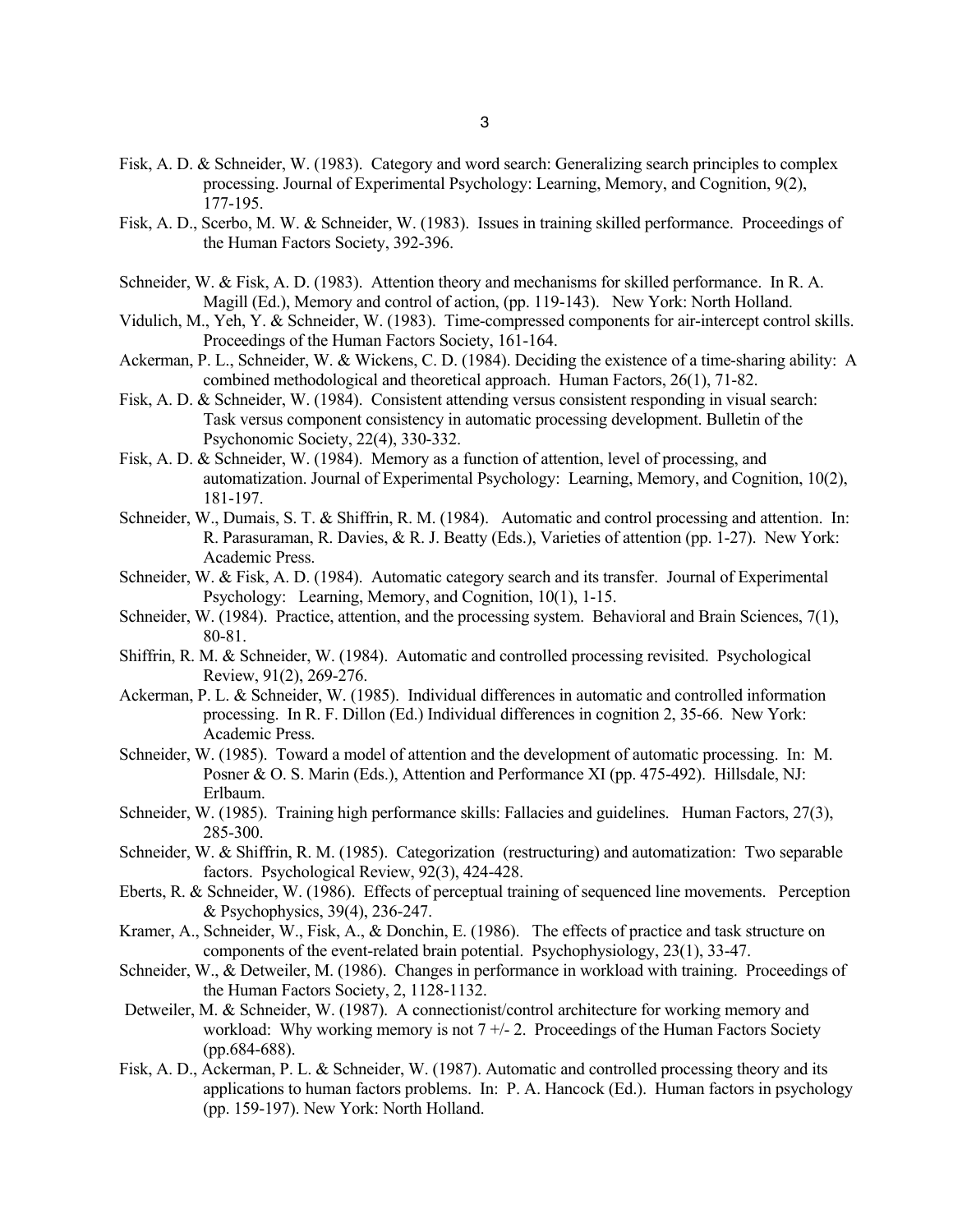- Fisk, A. D., Derrick, W. L. & Schneider, W. (1987). Methodological assessment of dual task paradigms. Current Psychological Research and Reviews, 5, 313-327.
- Schneider, W. (1987). Connectionism: Is it a paradigm shift for psychology? Behavioral Research Methods, Instruments and Computers, 19(2), 73-83.
- Schneider, W. & Detweiler, M. (1987). A connectionist/control architecture for working memory. In G. H. Bower (Ed.), The psychology of learning and motivation, Volume 21 (pp. 54-119). New York: Academic Press.
- Druckman, D., Swets, J. A. & Committee on Techniques for the Enhancement of Human Performance (including Walter Schneider) (1988). Enhancing human performance: Issues, theories and techniques. Washington, DC: National Academy Press.
- Schneider, W. (1988). Micro Experimental Laboratory: An integrated system for IBM PC compatibles. Behavior Research Methods, Instruments, & Computers, 20(2), 206-217.
- Schneider, W. (1988). Sensitivity analysis in connectionist modeling. Behavior Research Methods, Instruments, & Computers, 20(2), 282-288.
- Schneider, W. (1988). Structure and controlling subsymbolic processing. (Commentary/Smolensky: Proper treatment of connectionism). Behavioral and Brain Sciences, 11, 51-52.
- Schneider, W. & Detweiler, M. (1988). The role of practice in dual-task performance: Toward workload modeling in a connectionist/control architecture. Human Factors, 30(5), 539-566.
- Oliver, W. L. & Schneider, W. (1988). Using rules and task division to augment connectionist learning. Proceedings of the Tenth Annual Conference of the Cognitive Science Society (pp. 55-61).
- Carlson, R. A. & Schneider, W. (1989). Acquisition context and the use of causal rules. Memory & Cognition, 17(3), 240-248.
- Carlson, R. A. & Schneider, W. (1989). Practice effects and composition: A reply to Anderson. Journal of Experimental Psychology: Learning, Memory, and Cognition, 15, 531-533.
- Carlson, R. A., Sullivan, M. A. & Schneider, W. (1989). Component fluency in a problem-solving context. Human Factors, 31(5), 489-502.
- Carlson, R. A., Sullivan, M. A. & Schneider, W. (1989). Practice and working memory effects in building procedural skill. Journal of Experimental Psychology: Learning, Memory, and Cognition, 15(3), 517-526.
- Desimone, R., Wessinger, M., Thomas, L. & Schneider, W. (1989). Effects of deactivation of lateral pulvinar or superior colliculus on the ability to selectively attend to a visual stimulus. Society for Neuroscience Abstracts, 15, 162.
- Schneider, W. (1989). Computer viruses a tutorial: What they are, how they work, how they might get you, and how to control them in academic institutions. Behavior Research Methods, Instruments & Computers, 21(2), 334-340.
- Schneider, W. (1989). Developing automatic component skills for high workload performance in air traffic control tasks. In Symposium on Air Traffic Control Training for Tomorrow's Technology, Sponsored by the Federal Aviation Administration, December 6-7, 1988, Oklahoma City, OK.
- Schneider, W. (1989). Enhancing a standard experimental delivery system (MEL) for advanced psychological experimentation. Behavior Research Methods, Instruments & Computers, 21(2), 240-244.
- Carlson, R. A., Khoo, B. H., Yaure, R. G. & Schneider, W. (1990). Acquisition of a problem-solving skill: Levels of organization and use of working memory. Journal of Experimental Psychology: General, 119, 193-214.
- Carlson, R. A., Khoo, B. H., Yaure, R. G. & Schneider, W. (1990). Working memory and skill acquisition: Reply to Halpern. Journal of Experimental Psychology: General, 119, 333-334.
- Desimone, R., Wessinger, M., Thomas, L. & Schneider, W. (1990). Attentional control of visual perception: Cortical and subcortical mechanisms. In Cold Spring Harbor Symposium on Quantitative Biology, Vol. LV. Cold Spring Harbor, NY: Cold Spring Harbor Laboratory Press.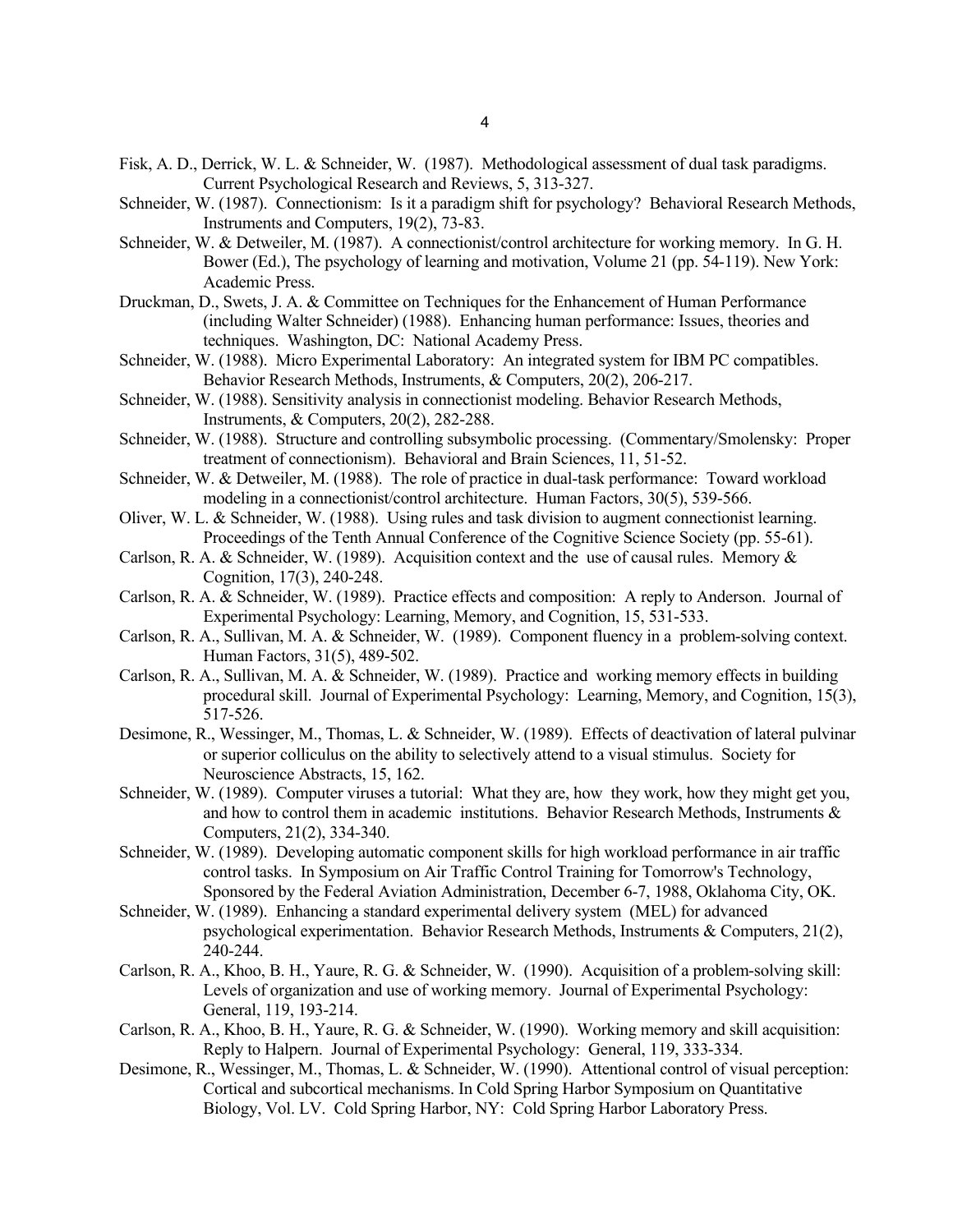- Regian, W. & Schneider, W. (1990). Assessment procedures for predicting and optimizing skill acquisition in extended training. In: N. Frederiksen, R. Glaser, A. Lesgold & M. Shafto (Eds). Diagnostic monitoring of skill and knowledge acquisition (pp. 297-323). Hillsdale, NJ: Erlbaum.
- Schneider, W. (1990). Training models to estimate training costs for new systems. In J. I. Elkind &, S. K. Card, J. Hochberg & B. M. Huey (Eds.), Human performance models for computer-aided engineering (pp. 215-232). San Diego, CA: Academic Press.
- Shedden, J. M. & Schneider, W. (1990). A connectionist model of attentional enhancement and signal buffering. in Proceedings of the Twelfth Annual Conference of the Cognitive Science Society (pp. 566-573). Hillsdale, NJ: Erlbaum.
- Detweiler, M. & Schneider, W. (1991). Modeling the acquisition of dual task skill in a connectionist/control architecture. In D. Damos (Ed.), Multiple-task performance: Selected Topics (pp. 69-99). London: Taylor & Francis.
- Gupta, P. & Schneider, W. (1991). Attention, automaticity, and priority learning. In Proceedings of the Thirteenth Annual Conference of the Cognitive Science Society (pp.534-539). Hillsdale, NJ: Erlbaum.
- Schneider, W. (1991). Equipment is cheap but the field must develop and support common software for psychological research. Behavior Research Methods, Instruments & Computers, 23(2), 114-116.
- Schneider, W. & Oliver, W. L. (1991). An instructable connectionist/control architecture: Using rule-based instructions to accomplish connectionist learning in a human time scale. In K. Van Lehn (Ed.), Architectures for intelligence: The 22nd Carnegie Mellon symposium on cognition (pp.113-145). Hillsdale, NJ: Erlbaum.
- Shedden, J. M. & Schneider, W. (1991). A connectionist simulation of attention and vector comparison: The need for serial processing in parallel hardware. In Proceedings of the Thirteenth Annual Conference of the cognitive Science Society (pp. 546-551). Hillsdale, NJ: Erlbaum.
- St. James, J. & Schneider, W. (1991). Student MEL software support for instructors and teaching assistants in research methods course. Behavior Research Methods, Instruments & Computers, 23(2), 149- 154.
- Carlson, R. A., Lundy, D. H. & Schneider, W. (1992). Strategy guidance and memory aiding in learning a problem solving skill. Human Factors, 34, 129-145.
- Schneider, W. & Graham, D. J. (1992). Introduction to connectionist modeling in education. Educational Psychologist, 27(4), 513-530.
- Cohen, J. D., Noll, D. C. & Schneider, W. (1993). Functional magnetic resonance imaging: Overview and methods for psychological research. Behavior Research Methods, Instruments, & Computers 25(2), 101-113.
- Noll, D. C., Meyer, C. H., Cohen, J. D. & Schneider, W. (1993). Spiral scan imaging of cortical activation. Journal of Magnetic Resonance Imaging, 3(P), 44-45.
- Noll, D. C., Schneider, W. & Cohen, J. D. (1993). Artifacts in functional MRI using conventional scanning. In Proceedings of the Society of Magnetic Resonance in Medicine, 3, 1407. New York: Society of Magnetic Resonance in Medicine.
- Schneider, W. (1993). Varieties of working memory as seen in biology and in connectionist/control architectures. Memory and Cognition, 21, 184-192.
- Schneider, W., Noll, D. C., & Cohen, J. D. (1993). Functional topographic mapping of the cortical ribbon in human vision with conventional MRI scanners. Nature, 365, 150-153.
- Schneider, W., Zuccolotto, A. & Tirone, S. T. (1993). Time stamping computer events to report .1ms accuracy events in the Micro Experimental Laboratory. Behavior, Research Methods, Instruments, & Computers, 25, 276-280.
- Noll, D. C., & Schneider, W. (1994). Theory, Stimulation, and Compensation strategies for physiological motion artifacts in functional MRI. Proceedings of the IEEEE International Conference on Image Processing, 3, 40-44.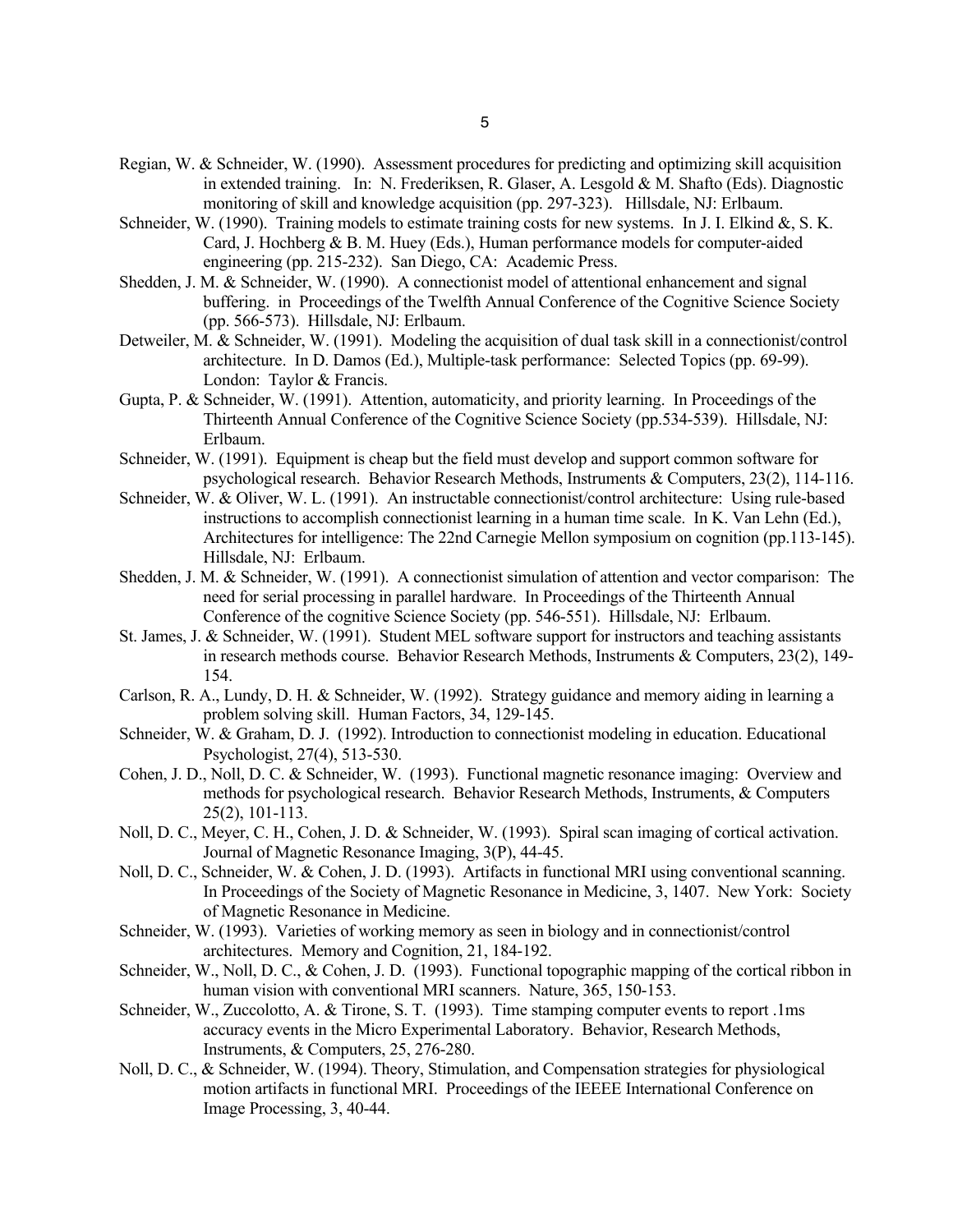- St. James, J., Schneider, W. & Rodgers, K.A. (1994). MEL LAB: Experiments in perception, cognition, social psychology and human factors. Pittsburgh, PA: Psychology Software Tools, Inc.
- Schneider, W., Casey, B. J., Noll, D. (1994). Functional MRI mapping of stimulus rate effects across visual processing states. Human Brain Mapping, 1, 117-133.
- Schneider, W., Pimm-Smith, M. & Worden, M. (1994). The neurobiology of attention and automaticity. Current Opinion in Neurobiology, 4, 177-182.
- Baumann, S. B, Noll, D.C., Kondziolka, D.S., Schneider, W., Nichols, T.E., Mintun, M.A., LevineJ.D., Yonas, H., Orrison, W. & Sclabassi, R.J. (1995). Comparison of functional magnetic resonance imaging with positron emission tomography and magnetoencephalography to identify the motor cortex in a patient with an arteriovenous malformation. Journal of Image Guided Surgery, 1: 191-197.
- Noll, D. C., Cohen, J. D., Meyer, C. H. & Schneider, W. (1995). Spiral K-space MRI of cortical activation. Journal of Magnetic Resonance Imaging, 5(1), 49-56. Recipient of the I. I. Rabi Award from the Society of Matneti Resonance, 1994.
- Small, S. L., Noll, D. C., Perfetti, C. A., Xu, B. & Schneider, W. (1995). Using FMRI to determine the architecture of language processing in normal and impaired subjects (abstract). Neurology, 45(s4), A372.
- Worden, M. & Schneider, W. (1995) Cognitive task design for FMRI. International Journal of Imaging Science & Technology, 6, 253-270.
- Worden, M., Vincent, D. J., Schneider, W., & Shedden, J. (1995). Constraining high density ERP source analysis using functional MRI. In M. Witten & D.J. Vincent (Eds.) Series in mathematical biology and medicine, Vol. 5, Building a man in the machine: Computational medicine, public health, and biotechnology part II. World Scientific, Singapore.
- Casey, B. J., Cohen, J. D., Noll, D., Schneider, W., Geidd, J. & Rapoport, J. L. (1996). Functional magnetic resonance imaging: Studies of cognition. In E. D. Bigler (Ed.), Handbook of Human Brain Function: Neuroimaging II, Clinical Applications. Plenum Press, (pp 299-329).
- Small, S.L., Noll. D.C., Perfetti, C.A., Hlustik, P., Wellington, R. & Schneider, W. (1996). Localizing the lexicon for reading aloud: Replication of a PET study using fMRI. NeuroReport 1996; 7(4):961- 965.
- Schneider, W. & Pimm-Smith, M. (1997). Consciousness as a message aware control mechanism to modulate cognitive processing. Chapter in J. Cohen & J. Schooler (Eds.) Scientific Approaches to Consciousness: 25th Carnegie Symposium on Cognition, Erlbaum Assoc., Mahwah, NJ., pp. 65- 80.
- Schneider, W. (1999). Working memory in a multi-level hybrid connectionist control architecture (CAP2). in A. Miyake & P. Shah (Eds.) Models of working memory: Mechanisms of active maintenance and executive control, pp 340-374. Cambridge, UK: Cambridge University Press.
- Schneider, W. (1999). Automaticity. The MIT Encyclopedia Of The Cognitive Sciences, The MIT Press, Cambridge MA., pp. 63-64.
- Schneider, W., Ruth R., & Chein J. (2001). Using an fMRI task battery to rapidly produce functional markers. Neuroimage.
- MacWhinney, B., St. James, J., Schunn, C., Li, P., & Schneider, W. (2001). STEP—A System for Teaching Experimental Psychology using E-Prime. Behavior Research Methods, Instruments, & Computers, 33 (2), 287-296.
- Schneider, W., Eshman, A., & Zuccolotto, A. (2002). E-Prime: a User's Guide. Pittsburgh: Psychology Software Tools, 278 pages.
- Schneider, W., Eshman, A., & Zuccolotto, A. (2002) E-Prime: Reference Guide. Pittsburgh: Psychology Software Tools. 235 pages.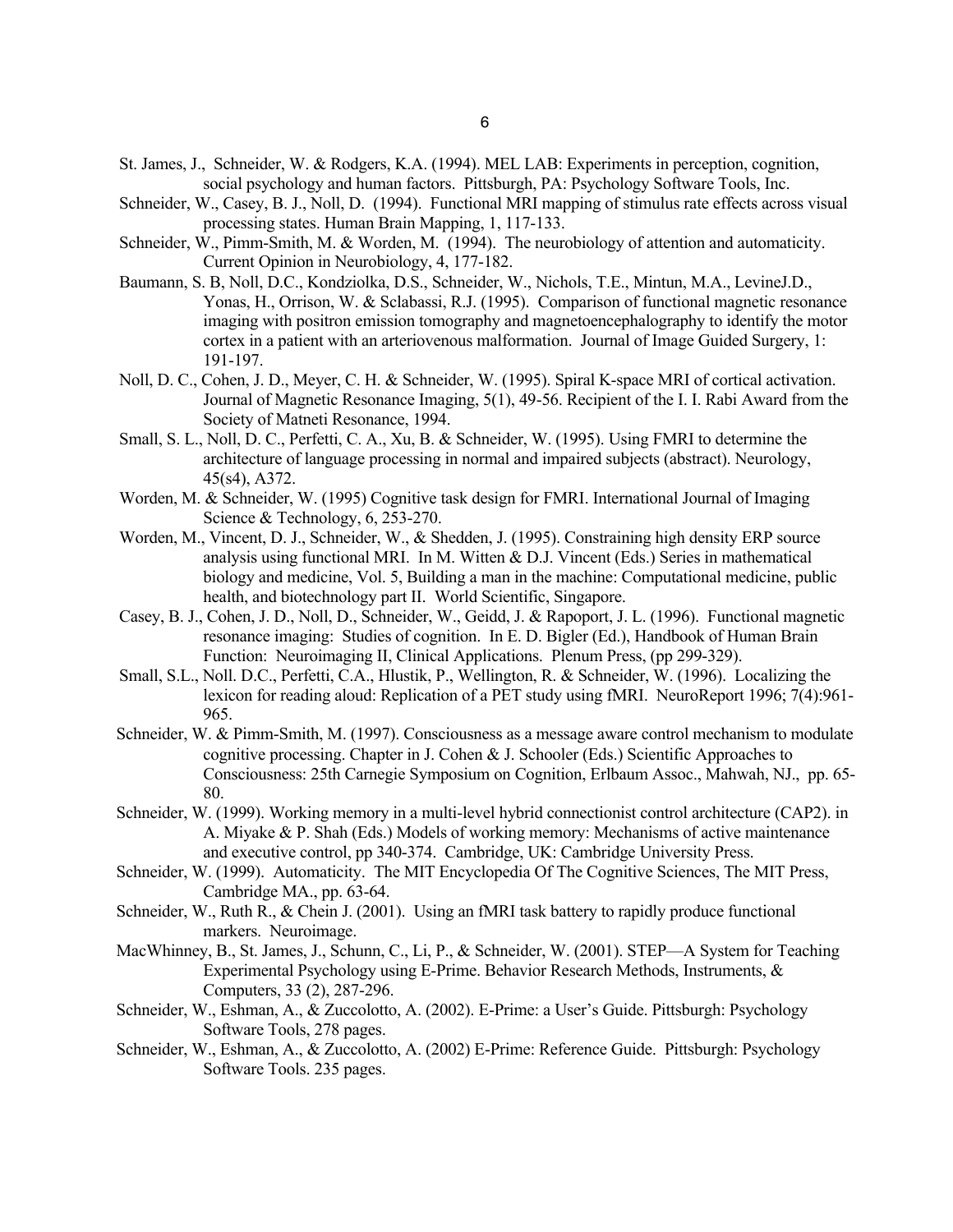- Fissell, K., Tseytlin, E., Cunningham, D., Carter, C. S., Schneider, W., & Cohen, J. D. (2003). Fiswidgets: A graphical computing environment for neuroimaging analysis. Neuroinformatics, Vol. 1, No. 1: 111-125.
- St. James, J. D., Schneider, W. & Eschman A., (2003) Psychmate: Experiments for Teaching Psychology. Pittsburgh: Psychology Software Tools.
- Chein, J. M. & Schneider, W. (2003). Designing Effective FMRI Experiments. J. Grafman & I. Robertson, eds. Handbook Of Neuropsychology, 9. Amsterdam: Elsevier Science B.V.
- Schneider, W. & Chein, J. M., (2003). Controlled & Automatic Processing: From Mechanisms to Biology. Cognitive Science 27: 525–559.
- Baumann, S., Neff, C., Fetzick, S., Stangl, G., Basler, L., Vereneck, R.,& Schneider, W. (2003). A Virtual Reality System for Neurobehavioral and Functional MRI Studies. Cyberpsychology & Behavior: 6: 3, 259-266.
- Bolger, D. J.,Perfetti, C. A. , Schneider, W. A (2005) Cross-Cultural Effect On The Brain Revisited: Universal structure plus writing system variation. Human Brain Mapping. 25: 92-104.
- Eschman. A., St James, J. Schneider, W., & Zuccolotto, A. (2005) Psychmate: Providing Psychology Majors The Tools To Do Real Experiments And Learn Empirical Methods. Behavioral Research Methods, 37, 301-311
- Schneider, W. Bolger, , Eschman, A. , Neff, C. & Zuccolotto, A.P. (2005) Psychology Experiment Authoring Kit (PEAK) –Formal Usability Testing Of An Easy-To-Use Method For Creating Computerized Experiments, Behavioral Research Methods, 37, 312-323
- St. James, J. D., Schneider, W. & Eschman A., (2005) Psychmate: Experiments for Teaching Psychology Version 2.0. Pittsburgh: Psychology Software Tools.
- Chein & Schneider (2005) Neuroimaging studies of practice-related change: fMRI and meta-analytic evidence of a domain-general control network for learning. Cognitive brain research. 25 (3), 607-623.
- Drobyshevsky, A. Baumann , S.B., Schneider, W. ( 2006) A Rapid fMRI Task Battery for Mapping of Visual, Motor, Cognitive and Emotional Function, Neuroimage. 31, 732-744
- Goldberg, R.F., Perfetti, C.A., Schneider, W. (2006) Distinct and common cortical activations for multimodal semantic categories. Cognitive, Affective, and Behavioral Neuroscience. 6, 214-222.
- Hill, N. M. & Schneider, W. (2006) Brain Changes in the Development of Expertise: Neurological Evidence on Skill-Based Adaptations in K. A. Ericsson, N. Charness, P. Feltovich, and R. Hoffman (Eds.) Cambridge Handbook of Expertise and Expert Performance. New York: Cambridge University pp 653-683.
- Goldberg, R.F., Perfetti, C.A., Schneider, W (2006) Perceptual Knowledge Retrieval Activates Sensory Brain Regions. The Journal of Neuroscience 26(18):4917– 4921
- Goldberg, R.F., Perfetti, C.A., J. A. Fiez, Schneider, W (2007) Selective retrieval of abstract semantic knowledge In left prefrontal cortex. The Journal of Neuroscience 2007 • 27(14):3790 -3798
- Cole, M. W. & Schneider, W. (2007) The Cognitive Control Network: Integrated cortical regions with dissociable functions. NeuroImage. 37, 343-360.
- Schneider, W., Cole, M., and Pathak, S. (2008). Reverse engineering the brain with a circuit diagram based on a segmented connectome and system dynamics. In Samsonovich, A. V. (Ed.). Biologically Inspired Cognitive Architectures: Papers from the AAAI Fall Symposium. AAAI Technical Report FS-08-04, pp. 169-173. Menlo Park, CA: AAAI Press. ISBN 978-1-57735-396-6.
- Schneider, W. "Automaticity and Consciousness" in Banks, W. P. (Ed.). (2009). *Encyclopedia of consciousness* (Vol. 1). Academic Press.
- Schneider, W., Pathak, S., Phillips, J.S., Cole, M.W. (2009) High Definition Fiber Tracking Exposes Circuit Diagram for Brain Showing Triarchic Representation, Domain General Control, and Metacognitive Sub-Systems. Association for the Advancement of Artificial Intelligence Biologically Inspired Cognitive Architectures. In Samsonovich, A. V., Noelle, D., and Mueller, S. (Eds.). Biologically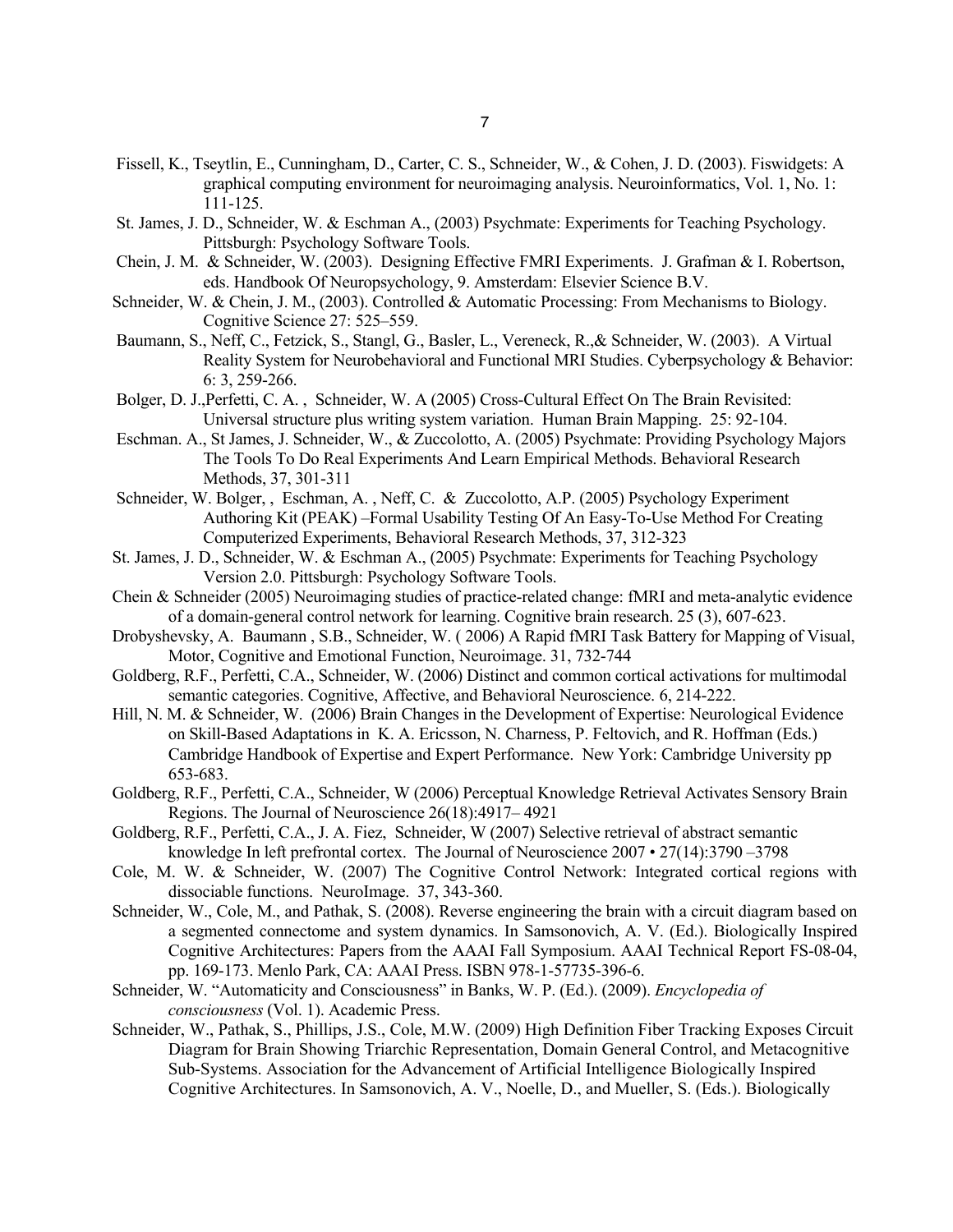Inspired Cognitive Architectures II: Papers from the AAAI Fall Symposium. AAAI Technical Report FS-19-01, Menlo Park, CA: AAAI Press.

- Fernandez-Miranda, J. C., Engh, J. A., Pathak, S.K., Madhok, R., Boada, F., Schneider, W., Kassam, A. M. (2010) High-definition fiber tracking guidance for intraparenchymal endoscopic port surgery. J Neurosurg. 2010 Nov;113(5):990-9. doi: 10.3171/2009.10.JNS09933
- Fernandez-Miranda, J.C., Pathak, S., and Schneider, W. **(**2010) High-definition fiber tractography and language. Epub DOI: 10.3171/2009.10.JNS091460
- Cole, M.W., Pathak, S., Schneider, W. (2010). Identifying the brain's most globally connected regions, NeuroImage 49(4): 3132-3148.DOI: 10.1016/j.neuroimage.2009.11.001. Editors' Choice award Methods and Modeling for 2010 from NeuroImage
- Cole M.W., Bagic A., Kass R., Schneider W. (2010). Prefrontal Dynamics Underlying Rapid Instructed Task Learning Reverse With Practice. Journal of Neuroscience 30(42): 14245–14254. doi:10.1523/JNEUROSCI.1662-10.2010
- Verstynen TD, Jarbo K, Pathak S, Schneider W. (2011) In vivo mapping of microstructural somatotopies in the human corticospinal pathways. J Neurophysiol. vol 105, pp 336-346
- Jarbo, K., Verstynen, T., Schneider, W. (2011). In vivo quantification of global connectivity in the human corpus callosum. NeuroImage 59(3): 1988-1996.
- Cole, MW., Etzel, JA., Zacks, JM., Schneider, W., Braver, TS. (2011) "Rapid transfer of abstract rules to novel contexts in human lateral prefrontal cortex." Front Hum Neurosci. 142. Epub 2011 Nov 21.
- Shin SS, Verstynen T, Pathak S, Jarbo K, Hricik AJ, Maserati M, Beers SR, Puccio AM, Boada FE, Okonkwo DO, Schneider W. High-definition fiber tracking for assessment of neurological deficit in a case of traumatic brain injury: finding, visualizing, and interpreting small sites of damage J Neurosurg. 2012 May;116(5):1062-9. doi: 10.3171/2012.1.JNS111282.
- Chein, J. Schneider, W. (2012). "The Brain's Learning and Control Architecture." Current Directions in Psychological Science 21(2): 78-84.
- Verstynen TD, Badre D, Jarbo K, Schneider W.(2012)Microstructural organizational patterns in the human corticostriatal system.J Neurophysiol. 2012 Jun;107(11):2984-95. Epub 2012 Feb 29.
- Fernandez-Miranda, JC., Pathak, S., Engh, JA., Jarbo, K., Verstynen, T., Yeh, F., Mintz, A., Boada, FE., Schneider W., Friedlander, R. (2012). "High-Definition Fiber Tractography of the Human Brain: Neuroanatomical Validation and Neurosurgical Applications." Neurosurgery. 2012 Aug;71(2):430- 53. doi: 10.1227/NEU.0b013e3182592faa.
- Greenberg, AS., Verstynen, T., Chiu, YC., Yantis, S., Schneider, W., Behrmann, M. (2012). "Visuotopic Cortical Connectivity Underlying Attention Revealed With High Resolution Tractography." J Neurosci 32(8): 2773-2782.
- Phillips, J., Greenberg, AS., Pyles, JA., Pathak, SK., Berhrmann, M., Schneider, W., Tarr, MJ. (in press). "Co-Analysis of Brain Structure and Function using fMRI and Diffusion-Weighted Imaging." J Vis Exp. 2012 Nov 8;(69). doi:pii: 4125. 10.3791/4125.
- Yutzy, S., Schneider, W., & Boada, F. (ISMRM). "q-Space Trajectories for Faster q-Space Sampling."
- Pyles, JA., Verstynen, TD., Schneider, W., Tarr, MJ. (2013). "Explicating the face perception network with white matter connectivity." PLoS One. 2013 Apr 22;8(4):e61611. doi: 10.1371/journal.pone.0061611
- Price, R.B., Paul B., Schneider, W., Siegle, G.J. Neural correlates of three neurocognitive intervention strategies: A preliminary step towards personalized treatment for psychological disorders. Cognitive Therapy Research 2013 Aug 1;37(4):657-672.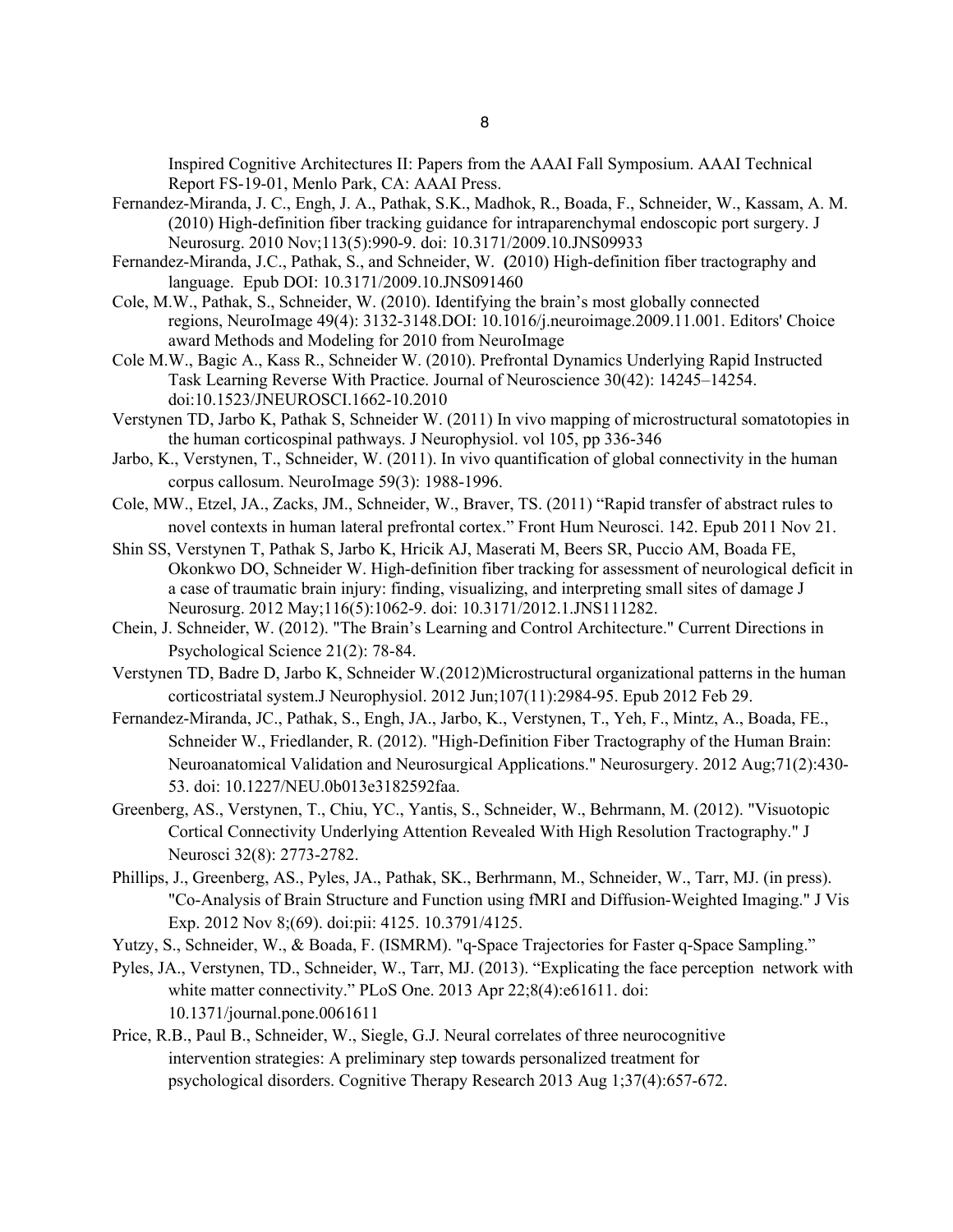- Verstynen, T., Phillips, J., Braun, E, Workman, B., Schunn, C., Schneider, W. (2012) "Dynamic sensorimotor planning during long-term sequence learning: the role of variability, response chunking and planning errors." PLoS One 7(10) [epub]
- Tormenti, M., Krieger, D., Puccio, AM., McNeil, MR., Schneider, W., Okonkwo, DO. (2012). "Magnetoencephalographic virtual recording: a novel diagnostic tool for concussion." Neurosurg Focus 33(6): E9: 1-7
- Verstynen, T., Weinstein, A., Rofey, D., Schneider, W., Jakicic, J., Erickson, K. (2013). "Increased body mass index is associated with global decreases in white matter microstructural integrity." Psychosomatic Medicine 74(7): 682-90
- Moss J, Schunn CD, Schneider W, McNamara DS (2013) The nature of mind wandering during reading varies with the cognitive control demands of the reading strategy. Brain Research 2013 Nov 20;1539:48-60 Price RB, Paul B, Schneider W, Siegle GJ. Neural Correlates of Three Neurocognitive Intervention Strategies: A Preliminary Step Towards Personalized Treatment for Psychological Disorders. Cognitive Therapy Research 2013 Aug 1;37(4):657-672.
- Wang Y, Fernández-Miranda JC, Verstynen T, Pathak S, Schneider W, Yeh FC. .Rethinking the role of the middle longitudinal fascicle in language and auditory pathways Cereb Cortex. (2013) Oct;23(10):2347-56. doi: 10.1093/cercor/bhs225 (Cover)
- Luo, W, Head, A, Schneider, W, Wang, J. 2014 e-Chimera: Rapid In-Situ Mobile Experimentation through Integrated Design, Test, and Deployment ACM Transactions ACM 1539-9087/2010/03-ART39
- Krieger D., McNeil, M, Zhang,J, Puccio, A. Schneider, W, Xin Li,X,Okonkwo, DO (2014) Very high resolution neuroelectric brain imaging by referee consensus processing. Intl J Advd Comp Sci (4)1: 15-25. Jan 2014
- Krieger D, McNeil M, Zhang J, Puccio, A., Schneider, W., Xin, L., Okonkwo, DO. (2014). Very high resolution neuroelectric brain imaging realized by referee consensus processing. International Journal of Advance Computer Science, 4 (1): pp14-24
- Shin SS, Pathak S, Presson N, Bird W, Wagener L, Schneider W, Okonkwo DO, (2014) Detection of White Matter Injury in Concussion Using High-Definition Fiber Tractography· Niranjan A, Lunsford LD (eds): Concussion. Prog Neurol Surg. Basel, Karger, 2014, vol 28, pp 1–8 DOI: 10.1159/000358767
- Richey, J. E., Phillips, J. S., Schunn, C. D., & Schneider, W. (2014). Is the Link from Working Memory to Analogy Causal? No Analogy Improvements following Working Memory Training Gains. PloS one, 9(9), e106616.
- Guise, C., Fangueiro, R., Nóbrega, J. M., & Schneider, W. (2014). Study on fibrous materials for brain phantoms.
- Presson, N., Krishnaswamy, D., Wagener, L., Bird, W., Jarbo, K., Pathak, S., ... & Schneider, W. (2015). Quantifying White Matter Structural Integrity With High-Definition Fiber Tracking in Traumatic Brain Injury. *Military medicine*, *180*(3S), 109-121.
- Chmura, J., Presson, N., Benso, S., Puccio, A. M., Fissel, K., Hachey, R., ... & Schneider, W. (2015). A High-Definition Fiber Tracking Report for Patients With Traumatic Brain Injury and Their Doctors. *Military medicine*, *180*(3S), 122-134.
- Presson, N., Beers, S. R., Morrow, L., Wagener, L. M., Bird, W. A., Van Eman, G., ... & Schneider, W.(2015). An exploratory analysis linking neuropsychological testing to quantification of tractography using High Definition Fiber Tracking (HDFT) in military TBI. *Brain imaging and behavior*, *9*(3), 484-499.
- Faraji, A. H., Abhinav, K., Jarbo, K., Yeh, F. C., Shin, S. S., Pathak, S., Hirsch, B.E., Schneider, W., Friedlander, R. M. (2015). Longitudinal evaluation of corticospinal tract in patients with resected brainstem cavernous malformations using high-definition fiber tractography and diffusion connectometry analysis: preliminary experience. *Journal of neurosurgery*, *123*(5), 1133-1144.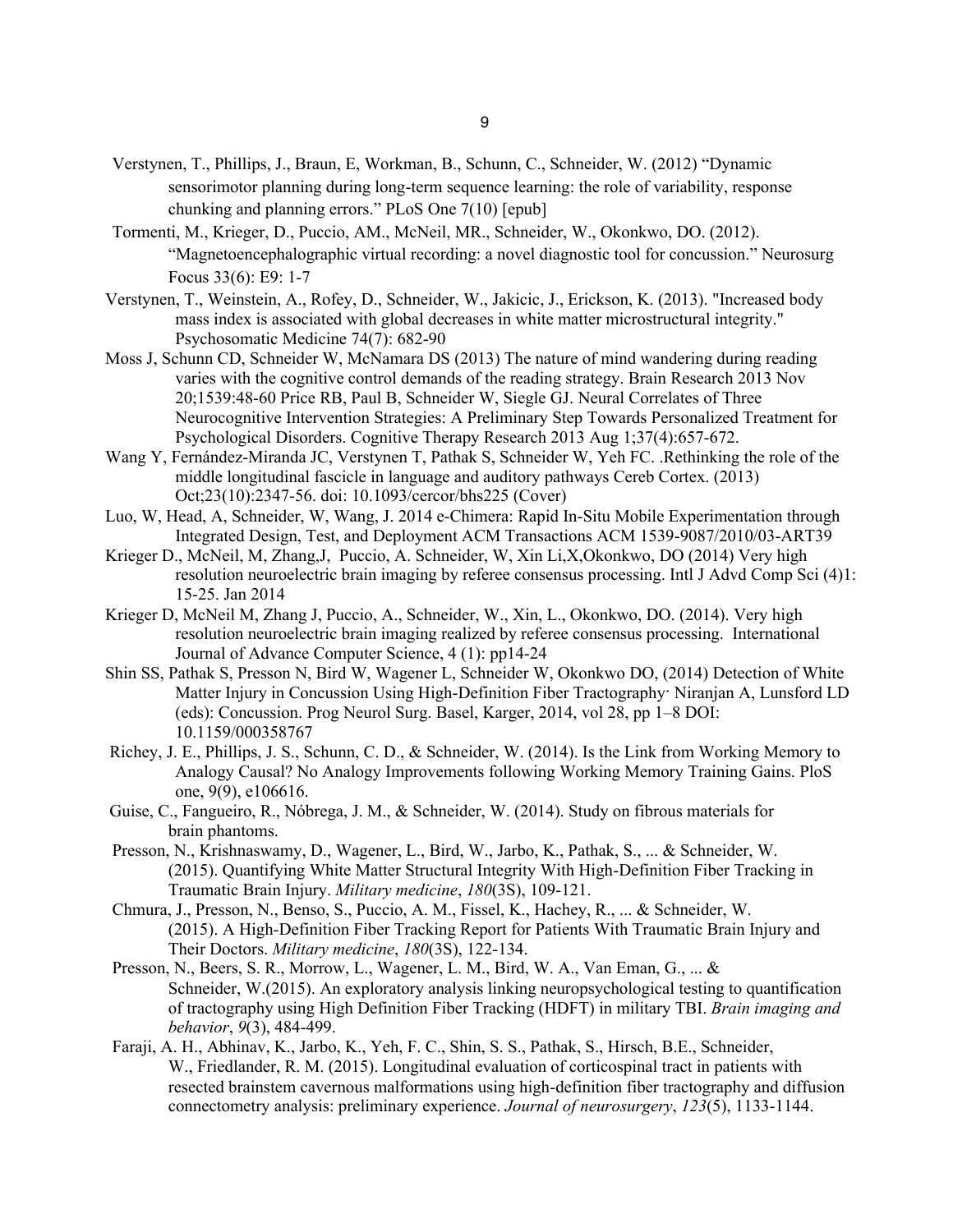- Guise, C., Fangueiro, R., Nóbrega, J. M., & Schneider, W. (2015). Study on fibrous materials for brain phantoms. Innovation in Medicine and Healthcare 2014, 207, 163.
- Shiffrin, Richard M., and Walter Schneider. "21 Attention and Automatism." Scientists Making a Difference: One Hundred Eminent Behavioral and Brain Scientists Talk about Their Most Important Contributions (2016): 104.
- Guise, C., Fernandes, M. M., Nóbrega, J. M., Pathak, S., Schneider, W., & Fangueiro, R. (2016). Hollow polypropylene yarns as a biomimetic brain phantom for the validation of High Definition Fiber Tractography imaging. ACS Applied Materials & Interfaces, 8(44), 29960 29967.
- Okonkwo, D., Presson, N., Minhas, D., Laymon, C., Lopresti, B., Mathis, C., Schneider, W. & Mountz, J. (2016, July). Pet imaging of tau pathology using [18f] AV-1451 in chronic TBI. In Journal of Neurotrauma (vol. 33, no. 13, pp. A92-a92). 140 Huguenot Street, 3rd Fl, New Rochelle, NY 10801 USA: Mary Ann Liebert, Inc.
- Mill, R. D., Bagic, A., Bostan, A., Schneider, W., & Cole, M. W. (2017). Empirical validation of directed functional connectivity. NeuroImage. 146:275-287
- Wilde, E. A., Provenzale, J. M., Taylor, B. A., Boss, M., Zuccolotto, A., Hachey, R., ... & Schneider, W. (2018). Assessment of quantitative magnetic resonance imaging metrics in the brain through the use of a novel phantom. Brain injury, 32(10), 1265-1275.
- Mill, R. D., Bagic, A., Bostan, A., Schneider, W., & Cole, M. W. (2017). Empirical validation of directed functional connectivity. *NeuroImage*, *146*, 275-287.
- Provenzale, J. M., Taylor, B. A., Wilde, E. A., Boss, M., & Schneider, W. (2018). Analysis of variability of fractional anisotropy values at 3T using a novel diffusion tensor imaging phantom. The neuroradiology journal, 31(6), 581-586.
- Ware, A. L., Biekman, B., Hachey, R., MacLeod, M., Bird, W., Pathak, S., ... & Pomiecko, K. (2018). A Preliminary High-Definition Fiber Tracking Study of the Executive Control Network in Blast-InducedTraumatic Brain Injury. Journal of neurotrauma, 36(5), 686-701.
- Kontos, A. P., Collins, M. W., Holland, C. L., Reeves, V. L., Edelman, K., Benso, S., ... & Okonkwo, D. (2018). Preliminary evidence for improvement in symptoms, cognitive, vestibular, and oculomotor outcomes following targeted intervention with chronic mTBI patients. Military medicine, 183(suppl\_1), 333-338.
- Soose, R., Mesley, M., Puffer, R. C., Edelman, K., Puccio, A., Sharpless, J., ... & Kontos, A. (2018, August). Improvement in sleep disturbances after targeted intervention in chronic traumatic brain injury: a team-tbi study. In journal of neurotrauma (vol. 35, no. 16, pp. A80-a80). 140 huguenot street, 3rd fl, new rochelle, ny 10801 usa: mary ann liebert, inc.
- Mountz, J., Minhas, D., Laymon, C., Beers, S., Puccio, A., Edelman, K., ... & Mathis, C. (2018). Comparison of [18F] AV-1451 PET with HDFT in chronic TBI subjects. Journal of Nuclear Medicine, 59(supplement 1), 1643-1643.
- Fan, Q., Nummenmaa, A., Wichtmann, B., Witzel, T., Mekkaoui, C., Schneider, W., Wald, L.L. and Huang, S.Y., 2018. A comprehensive diffusion MRI dataset acquired on the MGH Connectome scanner in a biomimetic brain phantom. *Data in brief*, *18*, pp.334-339.
- Okonkwo DO, Puffer RC, Minhas DS, Beers SR, Edelman KL, Sharpless J, Laymon CM, Lopresti BJ, Benso S, Puccio AM, Pathak S, Ikonomovic MD, Mettenburg JM, Schneider W, Mathis CA, Mountz JM. 18F]FDG, [11C]PiB, and [18F]AV-1451 PET Imaging of Neurodegeneration in Two Subjects With a History of Repetitive Trauma and Cognitive Decline. Frontiers of Neurology Aug 2;10:831. doi: 10.3389/fneur.2019.00831 1-9
- Ware AL, Biekman B, Hachey R, MacLeod M, Bird W, Pathak S, Clarke E, Borrasso A, Puccio AM, Glavin K, Pomiecko K, Moretti P, Beers SR, Levin HS, Schneider W, Okonkwo DO, Wilde EA. A Preliminary High-Definition Fiber Tracking Study of the Executive Control Network in Blast-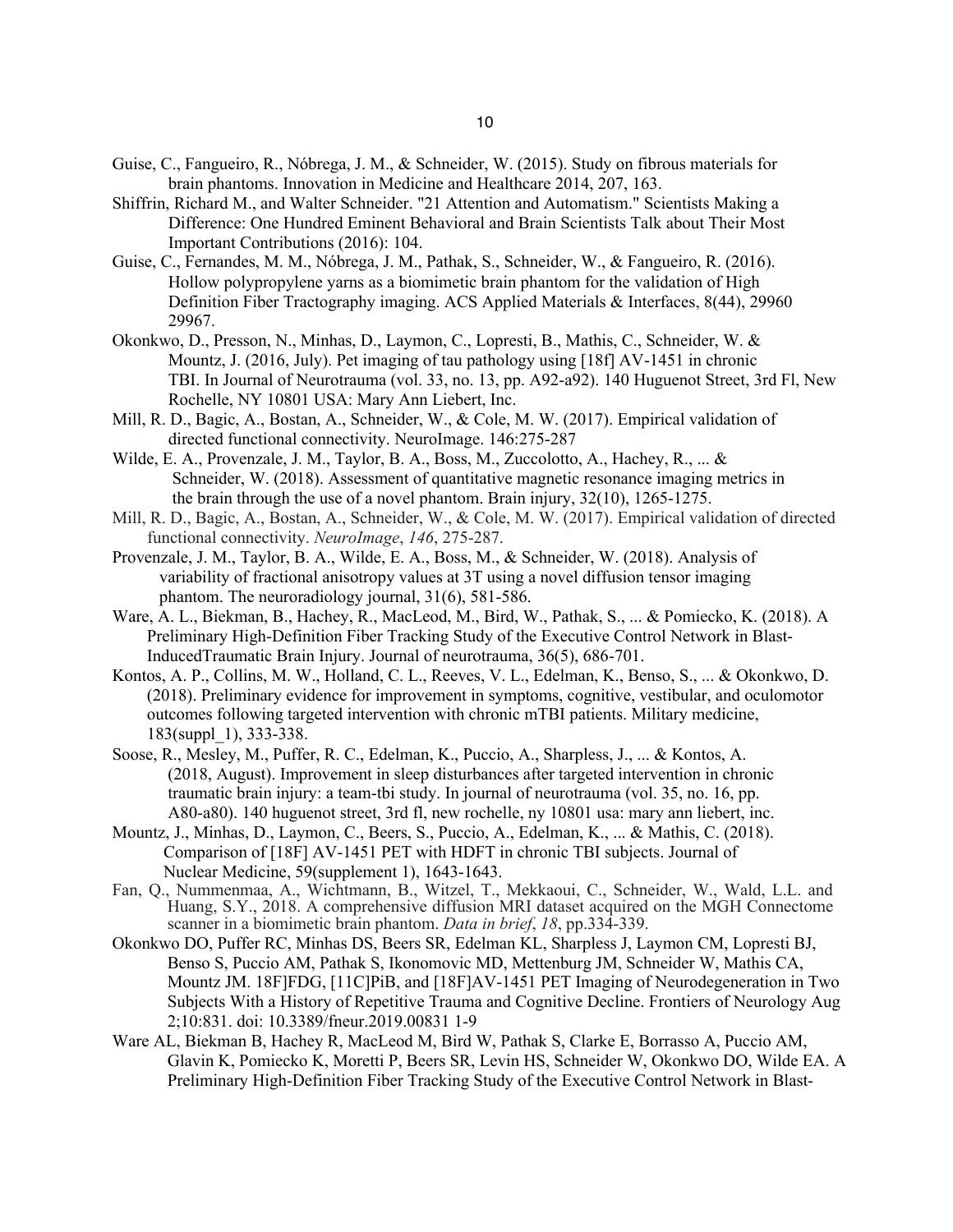## Induced Traumatic Brain Injury.J Neurotrauma. 2019 Mar 1;36(5):686-701. doi: 10.1089/neu.2018.5725. Epub 2018 Oct 5.PMID: 30070176

- Kristofer Pomiecko, Carson Sestili, Kate Fissell, Sudhir Pathak, David Okonkwo, and Walter Schneider. 3d con-volutional neural network segmentation of white matter tract masks from mr diffusion anisotropy maps. *2019 IEEE 16th International Symposium on Biomedical Imaging (ISBI 2019)*, pages 1–5, 2019
- Ashley L Ware, Brian Biekman, Rebecca Hachey, Marianne MacLeod, William Bird, Sudhir Pathak, Emily Clarke, Allison Borrasso, Ava M Puccio, Kelly Glavin, et al. A preliminary high-definition fiber tracking study of the executive control network in blast-induced traumatic brain injury. *Journal of neurotrauma*, 36(5):686–701, 2019
- Mesley, M. S., Edelman, K., Sharpless, J., Borrasso, A., Billigen, J. B., Puffer, R., ... & Soose, R. (2019). Impact of Multi-Disciplinary Care and Clinical Coach Coordinators on Participant Satisfaction and Retention in TBI Clinical Trials: A TEAM-TBI Study. Military medicine, 184(Supplement\_1), 155-159.
- Okonkwo, D. O., Puffer, R. C., Minhas, D. S., Beers, S. R., Edelman, K. L., Sharpless, J., ... & Mountz, J. M. (2019). [18F] FDG,[11C] PiB, and [18F] AV-1451 PET imaging of neurodegeneration in two Subjects Detection of white matter injury in concussion using high-definition fiber

tractography.with a history of repetitive trauma and cognitive decline. *Frontiers in neurology*, *10*, 831.

- Ranjan RJ, Aditya Nigam A, Arnav Bhavsar A, Sudhir K Pathak SK Schneider W and Rathish K. Multi-Shell D-MRI Reconstruction via Residual Learning utilizing Encoder-Decoder Network with Attention (MSR-Net) proceedings IEEE Engineering in Medicine and Biology Society (EMBC 2020)
- Pathak, S, Schneider, W, Wu, Y, Wilde, E, Zuccolotto, A, Huang, S, FanQ, Witzel T, Wald W, Fieremans, E, Komlosh, ME, Benjamini, D, Avram AV, and Basser PJ Diffusion ground truth quantification of axon scale phantom: Limits of diffusion MRI on 7T, 3T and Connectome 1.0. IMSRM 2020 Power Pitch 7433
- Vishwesh Nath, Sudhir K Pathak, Kurt G Schilling, Walt Schneider, and Bennett A Landman. Deep learning estimation of multi-tissue constrained spherical deconvolution with limited single shell dw mri. volume 11313, page 113130S. International Society for Optics and Photonics, 2020
- Sandip Panesar, Vishwesh Nath, Sudhir Pathak, Walter Schneider, Bennett Landman, Michael Iv, Diana An- thony, Tatiana Jansen, Kumar Abhinav, and Juan Fernandez-Miranda. Deep learning improves pre-surgical white matter visualization in glioma patients. *medRxiv*, 2020
- Costa, C., Nixon, B.T., Bhattacharjee, S., Graybill, B., Zeinalipour-Yazti, D., Schneider, W., Chrysanthis, P. (2021) A context, location and preference-aware system for safe pedestrian mobility.
- Krieger, D., Shepard, P., Soose, R., Puccio, A. M., Beers, S., Schneider, W., ... & Okonkwo, D. O. (2021). Symptom-Dependent Changes in MEG-Derived Neuroelectric Brain Activity in Traumatic Brain Injury Patients with Chronic Symptoms. *Medical Sciences*, *9*(2), 20.
- Huang, S., Witzel, T., Keil, B., Scholz, A., Davids, M., Rummert, E., Kirsch, J., Yendiki, A., Qiuyun, F., Tian, Q., Ramos, G…Schneider, W. (submitted) Connectome 2.0: Developing the next-generation ultra-high gradient strength human MRI scanner for bridging studies of the micro-, meso- an macro-connectome.

# *Special Report HDFT University of Pittsburgh Neurosurgery News Winter 2012*

- Juan C. Fernandez-Miranda, Sudhir Pathak, Walter Schneider High-Definition Fiber Tractography: Unraveling the connections of the human brain University of Pittsburgh Neurosurgery News Winter 2012
- Samuel Shin; David Okonkwo; Walter Schneider, PhD; Timothy Verstynen Using high resolution white matter mapping to detect traumatic brain injury University of Pittsburgh Neurosurgery News Winter 2012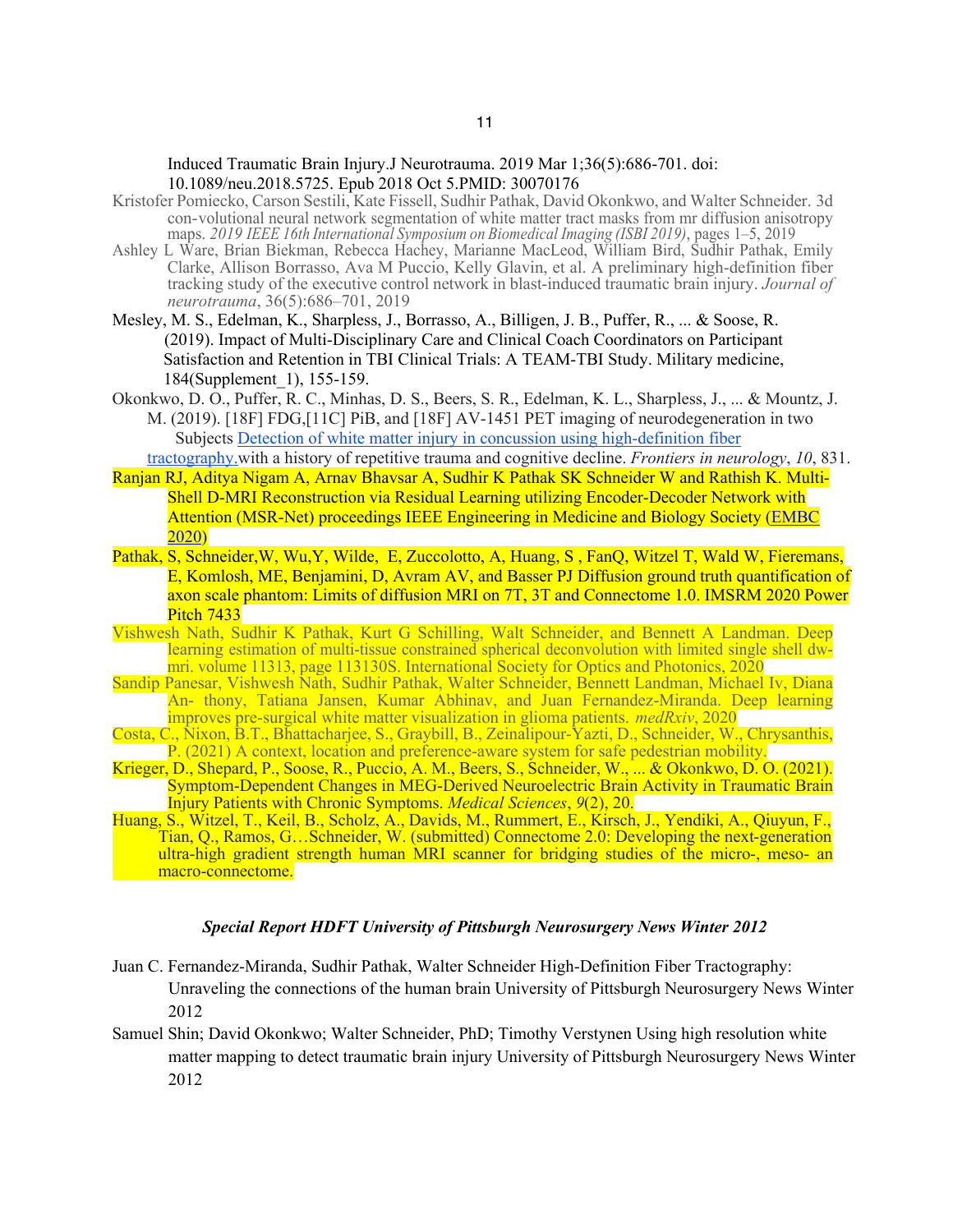- Johnathan Engh, Sudhir Pathak, Juan C. Fernandez-Miranda, HDFT, endoscopic port surgery synergistic in management of deep brain tumors University of Pittsburgh Neurosurgery News Winter 2012
- Arlan Mintz; Johnathan Engh; Sudhir Pathak Intra-operative use of HDFT with image-guidance valuable in awake craniotomy for tumor resection University of Pittsburgh Neurosurgery News Winter 2012 (use method from lab)
- Robert M. Friedlander, MD; Juan C. Fernandez- Miranda, MD; Amir Faraji HDFT provides key edge in presurgical planning of brainstem cavernomas University of Pittsburgh Neurosurgery News Winter 2012 (use method from lab)

Research Grants and Contracts Awarded Note: all funds awarded to University of Pittsburgh unless indicated otherwise; Walter Schneider as Principal Investigator, except as noted.

**Active Grants and Contracts (I was updating my vita for the Psych/LRDC annual reports)** 

VA (Pi Lisa Wilde & Walter Schneider) \$5,218,247 Pittsburgh subcontract \$900,000**. 5/1/21-4/30/22. CHIPS: Clinical Health Imaging Portability Standards for VA MRI** (likely to be continued 2 additional years)

DOD (PI Lt Col Adam Willis & Walter Schneider) \$750,000 Pittsburgh subcontract \$300,000. . **Fascicular tracking in porcine nervous system after blast exposure with high definition fiber tracking and diffusion tensor imaging,**

VRP (PI Walter Schneider) (in contracting proposed start date 9/1/2020 to 8/31/2022) \$760,000. DoD **High Definition Axonal and Connective Tissue Imaging (HD-ACTI) in Porcine and Human Models of Traumatic Optic Nerve Injury**

VA (Lisa Wilde & Walter Schneider Co-PIs) \$534,040 total, Pitt \$294,223 3/1/2020-2/28/2021 **VA Quantitative Quality Assurance (VA-QQA) MRI for Brain Health** 

1905R01 (Schneider) 06/30/19 – 06/30/24 DSF Charitable Foundation \$1,000,000 direct cost match to VA funding. **Veterans Administration Magnetic Resonance Imaging Calibration and Performance Enhancement (VA MRI CALIPER)**

RFA-EB-17-004 (PI Huang, Schneider local PI) 09/21/18 – 08/31/23 NIH U01EB026996 \$3,500,000, \$703,029 Pitt Funding **Connectome 2.0: Developing the Next Generation Human MRI Scanner for Bridging Studies of the Micro-m Meso- and Macro-connectome** 

NIH SBIR (PI Anthony Zuccolotto PST, Schneider Chief Scientist, Pathak lead) 3/6/19 9/5/21 19-Mar Sudhir Pathak **\$1489,978, \$503,756 Pitt. Advancing and calibrating MRI brain Connectome anisotropic diffusion imaging with Taxon brain network diffusion phantoms.**

4100077085 (Okonkwo, Schneider lead MRI Imaging) 01/01/17 - 12/31/21Commonwealth of PA; DOH \$4,000,000 **Biomarkers and Drug Discovery Pipeline of TBI-Related Neurodegeneration**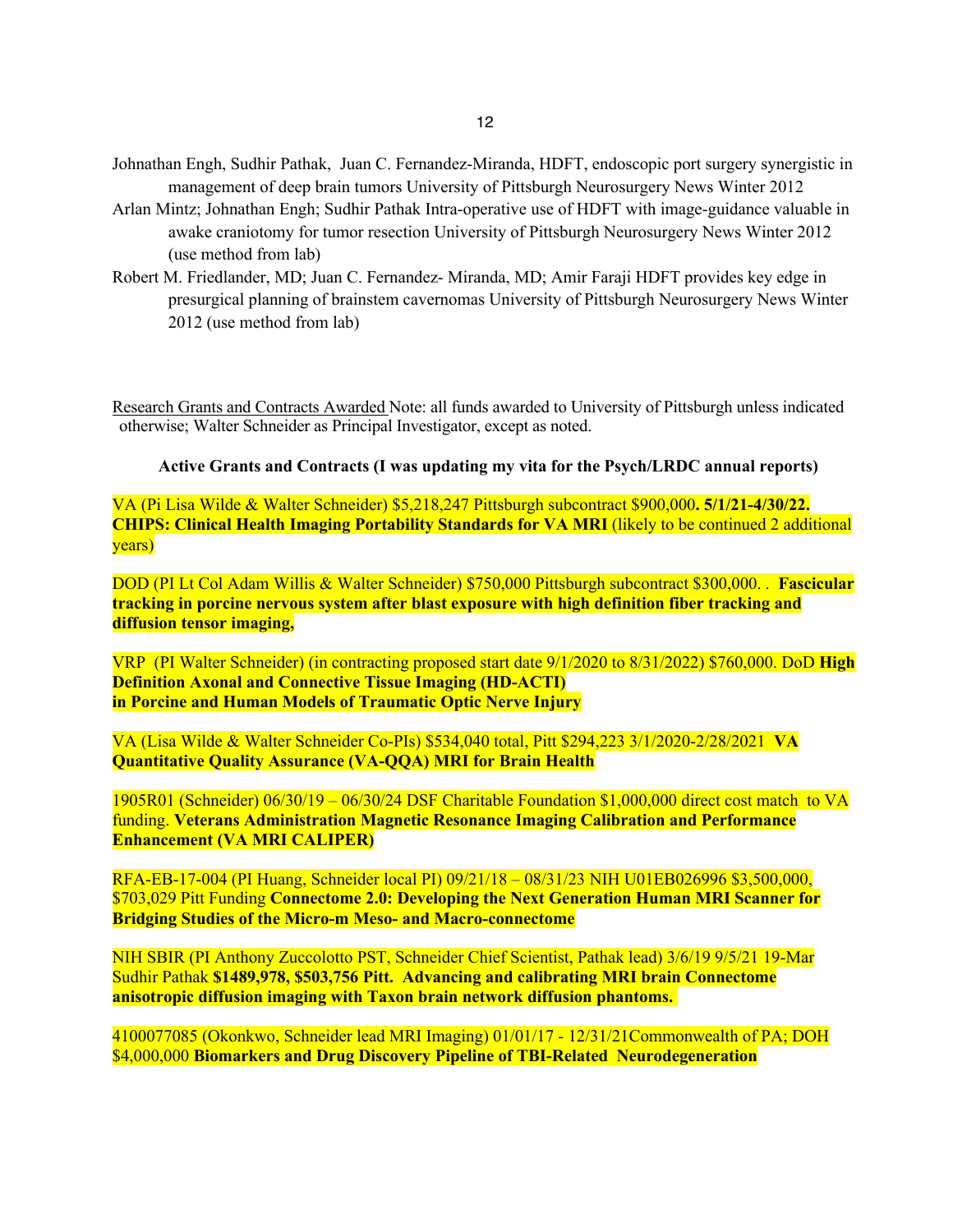# NFL (Okonkwo, Schneider lead MRI Imaging) 04/01/18 - 03/31/22 National Football League \$6,070,384. **Prevalence of Brain Health Versus Neurodegeneration in Professional Football Retirees**

#### **Completed Grants and Contracts**

- DSF Foundation Pittsburgh High Definition Fiber Tracking (HDFT) Traumatic Brain Injury (TBI) Transformative Advancement Plan 12/15/13 – 09/30/16 \$1,800,000 PI Walter Schneider; Co-PI David Okonkwo.
- US Army Medical Materials Command Targeted Evaluation, Action, & Monitoring of Traumatic Brain Injury (TEAM-TBI) \$4,272,445 4/25/2014-4/24/2019 PI David Okonkwo Co-PI Walter Schneider with area co-PIs Anthony Kontos, Mickey Collins, Thomas DeGraba, NICoE, John Malone, Naval Medical Center San Diego (NMCSD)
- CDMRP (Army) TBI Biological Diagnosis via High Definition Tractography Asymmetry Screening PI Walter Schneider, Co-PI David Okonkwo 9/30/2012-9/30/2019 \$2,403,144
- US Army Medical Materials Command High Definition Fiber Tracking Biological Diagnosis of TBI Providing Actionable Clinical Report of Quantified Damage 9/30/2012-9/30/2019 \$4,610,072 PI David Okonkwo Co-PI Walter Schneider
- CDMRP In Vivo Neuroimaging Biomarker Panel for Chronic Traumatic Encephalopathy David Okonkwo PI, co- PIs: Walter Schneider, James Mountz 9/30/2013 to 9/30/2016 \$634,148
- Naval Health Research Center. Transforming Research and Clinical Knowledge in TBI (TRACK-TBI) High Definition Fiber Tracking Neuroimaging, Biospecimen and Data Informatics Repositories. 07/01/2014 to 06/30/2019 \$4,569,679 PI: Okonkwo, CO-PI: George Manley UCSF, Walter Schneider, Ava Puccio
- Navy Medicine Advanced Longitudinal Diffusion Imaging for TBI Diagnosis of Military Personnel \$3,615,078 PI Walter Schneider Co-PI David Okonkwo 6/1015-6/2019
- CENC Study 39: Diffusion Tensor Imaging Standardization using Novel MR Diffusion Phantoms P.I. Elisabeth Wilde (Baylor) Co-P.I. James Provenzale (Duke) Pitt portion about \$150,000 1/1/2015- 12/30/2015
- NFL/GE Head Health Initiative Challenge. Efficacy of high definition fiber-tracking (HDFT) to identify impairment, track recovery, and inform safe return to play following concussion. 06/01/2014- 05/30/2015. \$300,000. PI- Anthony P. Kontos; Co-Pis- Michael W. Collins, Walter Schneider; Co-Investigators- David Okonkwo, Vikas Agarwal
- ONR/DURIP: Massive Computing Capabilities to Qualitatively Advance DoD Cognitive Applications that Use Brain Imaging PI Marcel Just, Co-Pi Walter Schneider, John Anderson, Tom Mitchell 3/1/2011- 12/28/2012 (estimated) \$852,494 (pitt part ~\$150,000).
- CASL/Army Brain Fitness Training for Foreign Language Learning Growth. PI Walter Schneider with Natasha Tokowicz 2/28,/2011, 12/31/2011\$300,000
- DARPA: Biologically Accelerated Learning Technology (BALT) Phase II. PI: Walter Schneider, Chris Schunn, Natasha Tokowicz, & Ted Hubbert.  $5/1/2009 - 8/30/2011$ . \$2,172,530 total cost
- DARPA: Training Induced Brain Fiber Growth PI: Walter Schneider. 1/1/2010-- 8/30/2011 \$500,000
- DARPA: Biologically Accelerated Learning Technology (BALT). PI: Walter Schneider, Chris Schunn, Kurt Van Lehn, and Natasha Tokowicz. 4/1/2007 – 6/30/2012. \$1,168,781 total cost
- DARPA; Assessing Brain Executive and Affect Circuits and Training Interventions Increase Capacity and Stress Tolerance. PI: Walter Schneider; Co-PI: Greg Siegle. 1/1/09 - 4/30/2010. \$275,000
- DARPA(funded through ONR) grant N00014-05-1-0881 grant Mapping Brain Architecture and Processes Supporting Experience Based Cognition PI Walter Schneider, Co Pi's Greg Siegle, Mark Wheeler, Kwan-Jin Jung. University of Pittsburgh; Sub Contractors Rainer Goebel & Elia Formisano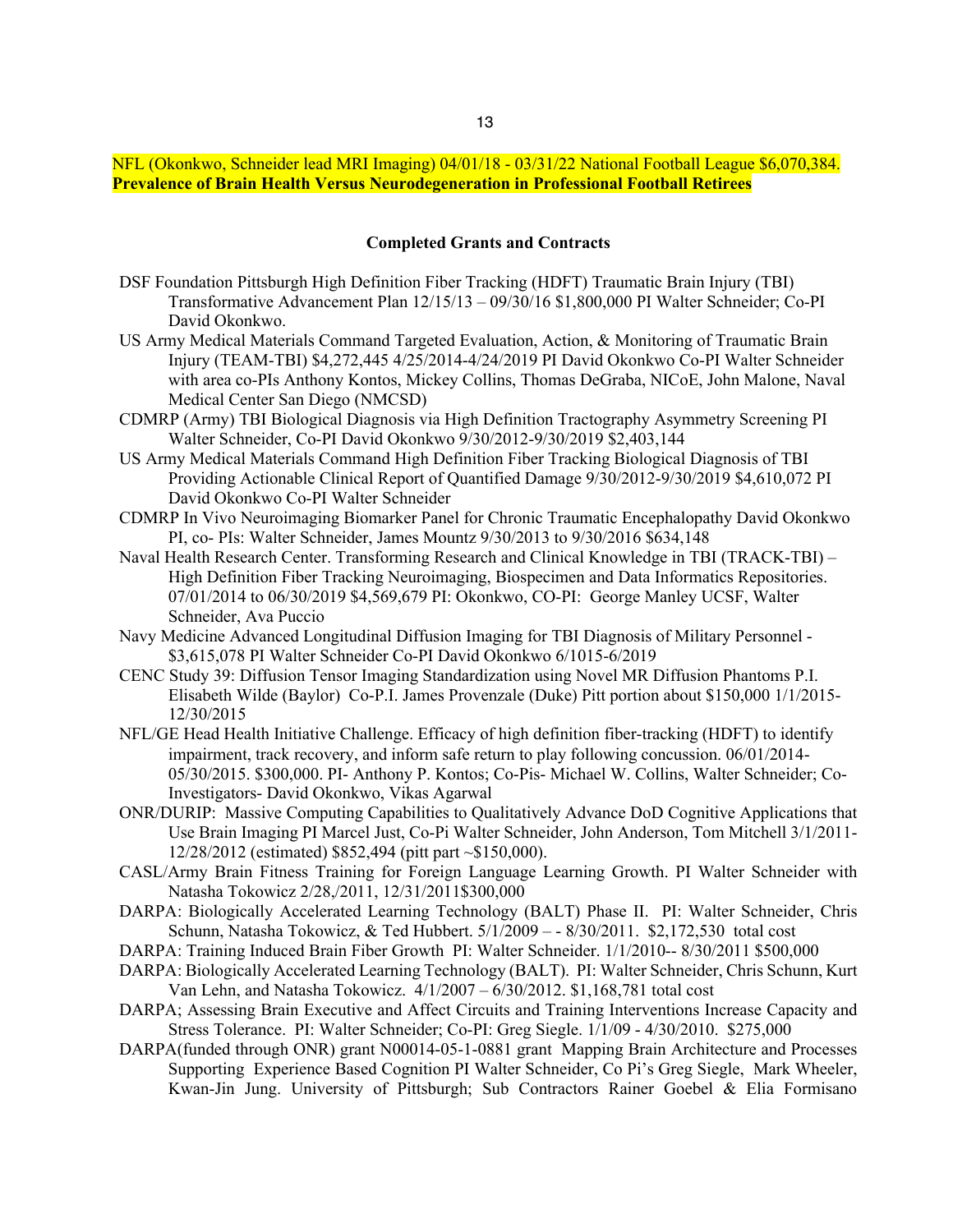Maastricht University Netherlands; Tom Landauer & Peter Foltz Pearson Knowledge Technologies Daniel Levin Vanderbilt University 08; 10/1/05 – 9/30/07 \$1,096,329

- Office of Navy Research ONR, No. 010360. Cognitive, biological, and computational analyses of automaticity in complex cognition. PI: Marcel Just; Co-PI: Walter Schneider.\$4,833,321, 06/01/01 - 05/30/06. (Carnegie Mellon University). Department of Health and Human Services PHS,No. Par-99-138. Usability and interoperability of neuroimaging software. PI: Jonathan Cohen ;Co-Pis: Walter Schneider, Cameron Carter. 7/1/00- 6/30/05; \$1,542,510. (Yale University).
- NSF: The Cerebellum and Language. PI Julie A. Fiez with Co-I Walter Schneider. 9/1/2011-8/31/2014 \$593,228 (total cost)
- Department of Health & Human Services PHS. Graduate education in the neural basis of cognition. PI James McClelland; Co-PIs: Peter Strick, David Touretzky, Walter Schneider. 7/1/00 - 6/30/05; \$772,108. (Carnegie Mellon University.
- National Science Foundation, #DUE-9952631. Laboratory for undergraduate instruction and research in psychology. PI: Carey Ryan; Co-PI: Walter Schneider; 5/1/00 - 4/30/02; \$29,712. (University of Pittsburgh).
- National Science Foundation, IGERT #9987588. Innovative cross-disciplinary training in neuroscience and computation, PI: David Touretzky, Co-PI: Walter Schneider. 6/1/00 -5/31/05; \$1,800,000. (Carnegie Mellon University).
- National Science Foundation, KDI Proposal No. 58512-55-00. Computational models and coordinated neuroimaging of learning and cognitive function. PI: Walter Schneider; Co-PI: Jay McClelland. 10/1/98-9/30/01; \$1,200,000.
- James S. McDonnell Foundation, JSMF Grant No. 97-29. Brain activations and learning to read: an fMRI investigation. PI: Walter Schneider; Co-PIs: Isabel Beck, Charles Perfetti, B.J. Casey. 7/1/97- 6/30/00; \$105,000.
- James S. McDonnell Foundation. Brain imaging and cognitive analyses of language processing. PI: Bruce McCandliss; Co-PI: Walter Schneider. 12/15/96 - 2/14/99; \$105,000. National Science Foundation, (REU) – DBI–9605167. Neural basis of cognition undergraduate summer research program, 4/15/97-9/30/00; \$173,746.
- National Science Foundation, BIR-9413228. Research training group in neural processing in cognition. PI: Walter Schneider; Co-PIs: Bard Ermentrout, Jay McClelland, and Daniel Simons. 9/1/97-6/30/01; \$899,933.
- National Science Foundation, BIR-9014347: Research training group in neural processing in cognition. PI: Walter Schneider; Co-PIs: Bard Ermentrout, Jay McClelland, and Dan Simons. 9/15/90-8/30/00; \$1,356,210.
- National Institute of Mental Health, NIMH 5R01-DC03378-02: Functional neuroanatomy of normal and impaired language. PI: Steven Small, University of Maryland. 9/29/96-8/31/01, \$1,784,029 (Walter Schneider: subproposal).
- National Institutes of Health, HS 32395-02. Mapping human attention & memory control with fMRI. 2/6/96- 1/31/01; \$937,167.
- Office of Naval Research. Brain imaging of human skill acquisition and workload processing. 7/1/95-6/30/98; \$529,957.

Office of Naval Research, SBIR. Turn-key system for fMRI. 1/1/96-12/30/97; \$697,853.

- National Science Foundation, SBIR BMI-9405202. A graphical experiment specification interface: A reasoning support system and generator for behavioral research. 9/1/94 - 8/31/97; \$299,220.
- Army Research Institute. Skill acquisition, transfer, and retention for high workload performance. 10/1/92- 4/30/96; \$327,000.
- Office of Naval Research. Tracking the biology of dynamic cognitive processing in working memory and skill acquisition. 6/1/92-6/30/95; \$406,038.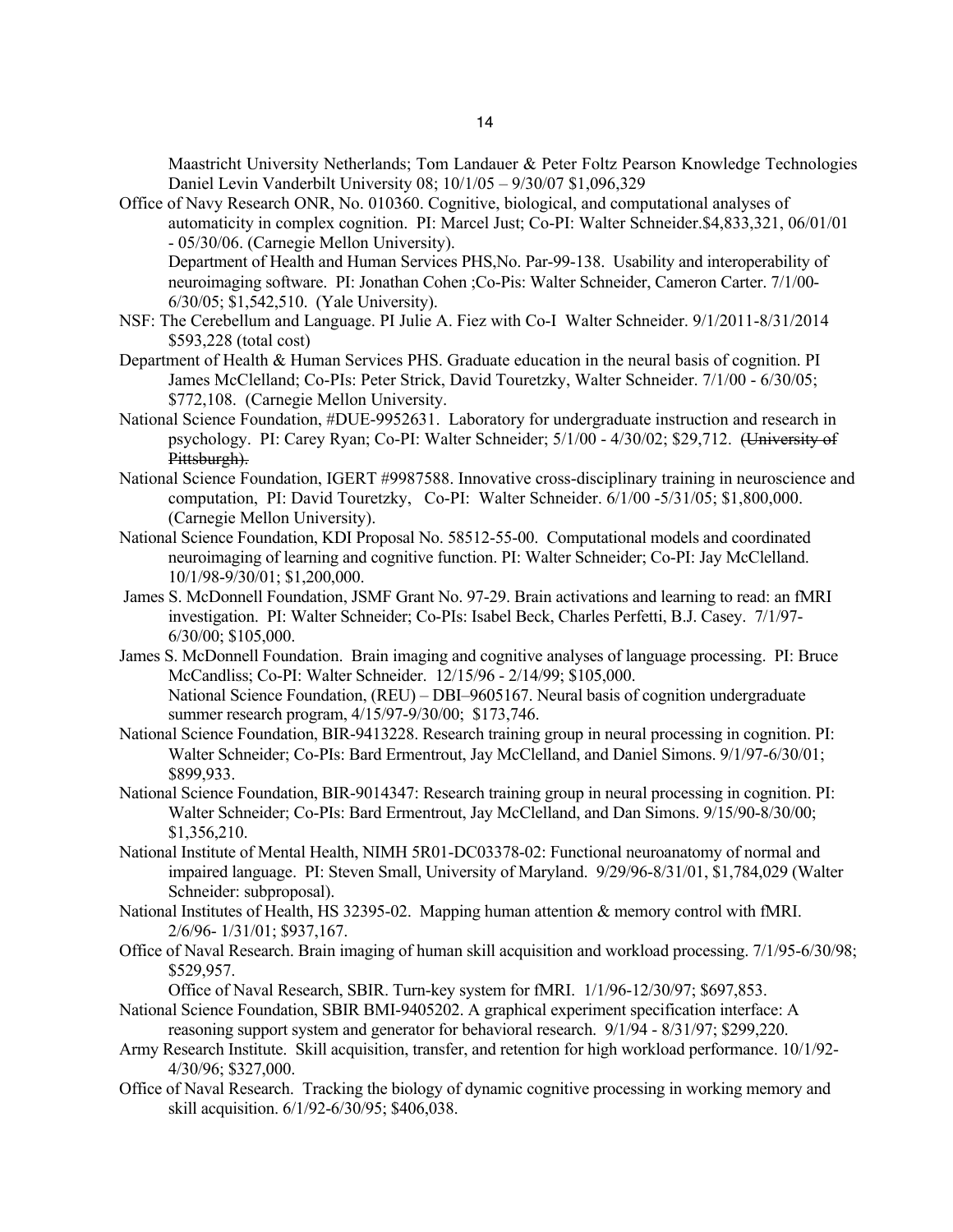- Grant in Office of Naval Research. Laboratory for localizing dynamic cognitive processing. 5/1/91-4/30/92; \$94,474.
- McDonnell-Pew Foundation. Neurophysiological basis of shifting attention. 5/1/91-4/30/92; \$59,702. Office of Naval Research. U. S. Participation in Conference on Hybrid Models of Cognition, 5/1/91- 9/30/91; \$10,500.
- Army Research Institute, MDA-903-89-K-0174; Developing declarative knowledge and automatic components for performing high workload tasks. 9/30/89-9/30/92; \$477,366. Office of Naval Research. Brain communication theory, attention and automaticity. 6/87-5/90; \$329,995.
- Army Research Institute. Quick development microcomputer system: Training automatic component skills for electronic troubleshooting. 8/1/86-7/30/89; \$470,776.
- Department of the Navy. Developing automatic component skills for air intercept control. 7/1/86-6/31/87; \$80,068.

Office of Naval Research: Workshop. Theory on attention and arousal. With Norman M. Weinberger, University of California, Irvine, 1/1/86-12/30/86; \$37,468.

- Defense Advanced Research Projects Agency (DARPA). Microprocessor training for developing automatic component skills in dynamic environments. 6/1/84-5/30/86; \$145,030.
- Office of Naval Research. Microprocessor-based trainee selection and skill training for high workload environments. 10/1/83-12/30/86; \$432,241.
- National Institute of Mental Health. Automatic/control processing in heterarchies. 6/1/81-6/1/84; \$157,460.
- Office of Naval Research. Individual differences and training of automatic/control heterarchial processing. 10/1/80-9/30/83; \$205,789.
- National Institute of Mental Health. Automatic/control processing nature and development. 1/1/78-12/30/80; \$82,879.

Office of Naval Research. Individual differences in automatic and controlled human information processing. 10/1/77-9/30/80; \$86,470.

University of Illinois Research Board. Automatic and controlled processing. 1977-1978; \$5,400.

National Institute of Mental Health, Small Grants Program. Two types of perception in search and attention. 9/15/75-8/31/76; \$4,950.

Research grants as member of research team:

- ONR/DURIP: Massive Computing Capabilities to Qualitatively Advance DoD Cognitive Applications that Use Brain Imaging. PI Marcel Just, Co-Pi Walter Schneider, John Anderson, Tom Mitchell 1/1/2012- 12/28/2013 (estimated) \$852,494 (Pitt part ~\$150,000) no indirect as it is equipment only.
- Office of Navy Research, ONR No. 010360. Cognitive, biological, and computational analyses of automaticity in complex cognition. PI: Marcel Just; Co-PI: Walter Schneider . 06/01/01 – 06/30/07; \$4,833,321. (Carnegie Mellon University).
- Department of Health & Human Services, PHS. Usability and interoperability of neuroimaging software. PI: Jonathan Cohen; Co-PIs Cameron Carter, Walter Schneider. 7/1/00 - 6/30/05; \$1,542,510.
- National Science Foundation, Large Scale Equipment Grant . Acquisition of a 3 Tesla MRI scanner for brain imaging. PI: Marcel Just; Co-PI: Walter Schneider 9/1/00-6/1/02; \$1,893,000. (University of Pittsburgh/Carnegie-Mellon Consortium).

Department of Health and Human Services, PHS. Graduate education in the neural basis of cognition. PI: James McClelland; Co-PIs: Peter Strick, David Touretzky, Walter Schneider. 7/1/00 - 6/30/05; \$772,108. (Carnegie Mellon University).

National Science Foundation, #DUE-9952631: Laboratory for undergraduate instruction and research in psychology. PI: Carey Ryan; Co-PI: Walter Schneider. 5/1/00 - 4/30/02; \$29,712. National Science Foundation,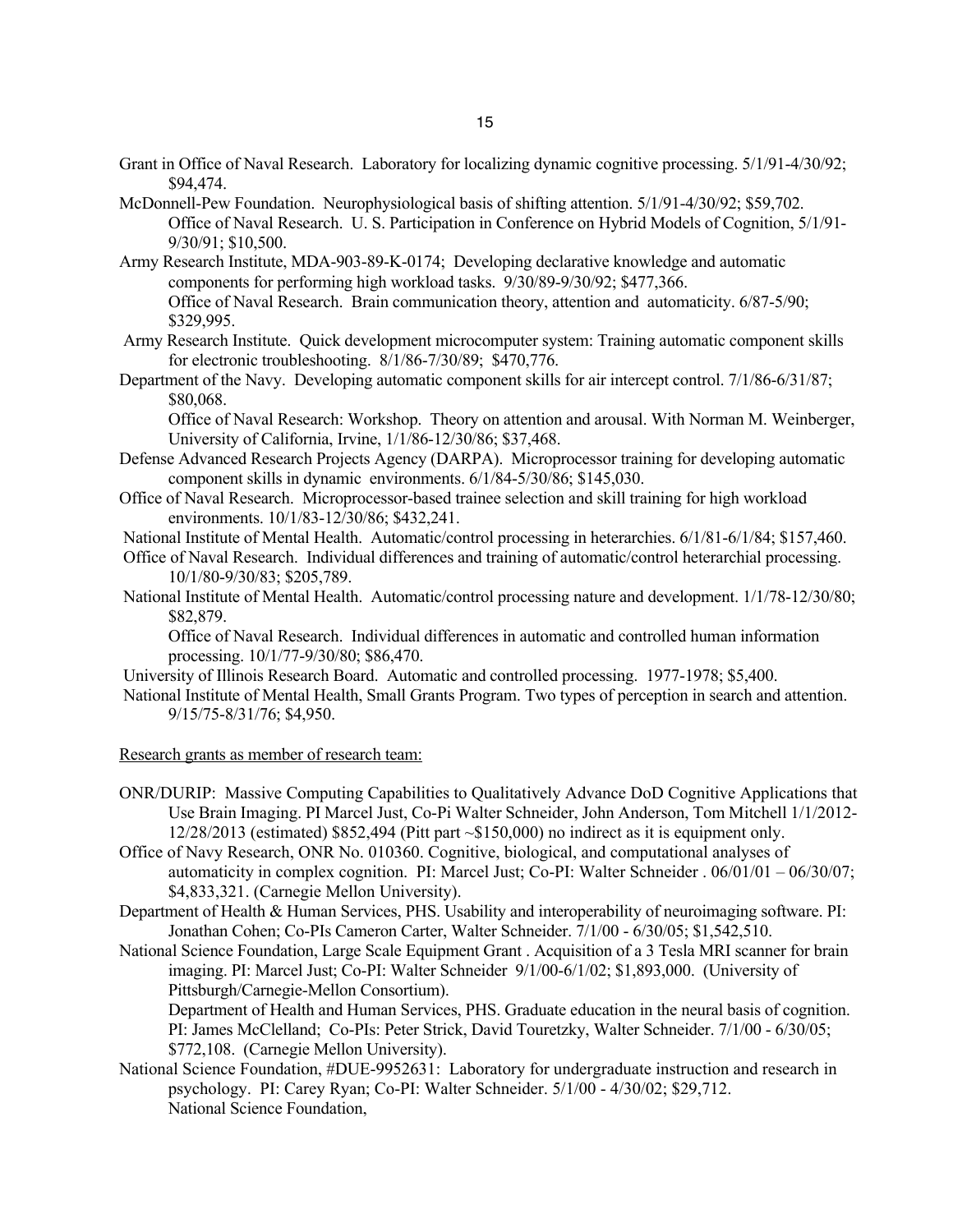- IGERT #9987588. Innovative cross-disciplinary training in neuroscience and computation, PI: David Touretzky; Co-PI: Walter Schneider. 6/1/00 -5/31/05; \$1,800,000. (Carnegie Mellon University).
- James S. McDonnell Foundation, 98-3 CSEP EDU 02. Enhancing early literacy through tutors and computers. PI: Isabel Beck; Co-PIs: Bruce McCandliss and Walter Schneider. 6/1/98-5/31/02; \$598,509.
- National Science Foundation, LIS 9720348. Intervention strategies that promote learning: Their basis and use in enhancing literacy. PI: James McClelland. Co-PI with Carnegie Mellon University,. 10/1/97-5/31/01; \$950,000.
- University of Pittsburgh, Office of Child Development Seed Grant. Attentional dysfunction in children with Attention Deficit Disorder. 2/89-9/89, \$4,780 (Co-PIs: William Pelham & Walter Schneider).
- Office of Naval Research. Learning, teaching, and discovery in artificial intelligence and psychology. ( project leader awarded to Carnegie Mellon University; PI's A. Newell, H. Simon, & K. Van Lehn). 9/86-8/91, \$11,575,043.
- National Science Foundation. An advanced scientific computer for simulating massively-parallel models of high-level cognitive processes. (Project leader awarded to Carnegie Mellon University; PI: J. McClelland). 8/86-7/87, \$300,000

## **Conference Presentations Since 2000**

- Schneider, W. and Zuccolotto, A. (2000, March). E-Prime: Hands-on tutorial for implementing your research designs. Computers in Psychology Conference (CIP), University of York, York, UK.
- Schneider, W. and Fissell, K. (2000, March). Computerized methods for human brain mapping with fMRI. Computers in Psychology Conference (CIP), University of York, York, UK.
- Schneider, W. (2000, March). Workshop: E-Prime. Computers in Psychology Conference (CIP), University of York, York, UK.
- Vaughn, G., and Schneider, W. (2000, April). Event related functional MRI of the components of visual search. Cognitive Neuroscience Society, San Francisco, CA.
- Schneider, W. (2000, May). Functional imaging of the modules of human learning. Fourth International Conference on Cognitive and Neural Systems, Boston University, Boston, MA.
- Chein, J. and Schneider, W. (2000, June). An fMRI investigation of a common learning network: A test with verbal and nonverbal paired associates (poster #6851). Human Brain Mapping Conference. San Antonio, TX.
- McCandliss, B.D., Bolger, D.J., and Schneider, W. (2000, November). Habituating visual features versus cognitive codes: An event-related fMRI study of abstract word representations in extrastriate cortex. (Abstract #464.5). Society for Neuroscience  $30<sup>th</sup>$  Annual Meeting. New Orleans, LA.
- Chein, J. and Schneider, W. (2001, March). Corresponding learning-related changes in brain activity associated with verbal and nonverbal versions of a paired-associate task (abstract #120B). Cognitive Neuroscience Society Meeting, New York, NY.
- Wheeler, L., Chein, J., & Schneider, W. (2001, March). Functional magnetic resonance imaging of the role of feedback in learning (abstract #6C). Cognitive Neuroscience Society Meeting, New York, NY.
- Schneider, W., Zuccolotto, A., & Cernicky, B. (2001, Nov.). Using package files to extend and upgrade experiment generators such as E-Prime. Presented at the  $13<sup>th</sup>$  Annual Meeting of the Society for Computers in Psychology, New Orleans, LA.
- Wheeler, L., Chein, J., & Schneider, W. (2001, March). Functional magnetic resonance imaging of the role of feedback in learning (abstract #6C). Cognitive Neuroscience Society Meeting, New York, NY.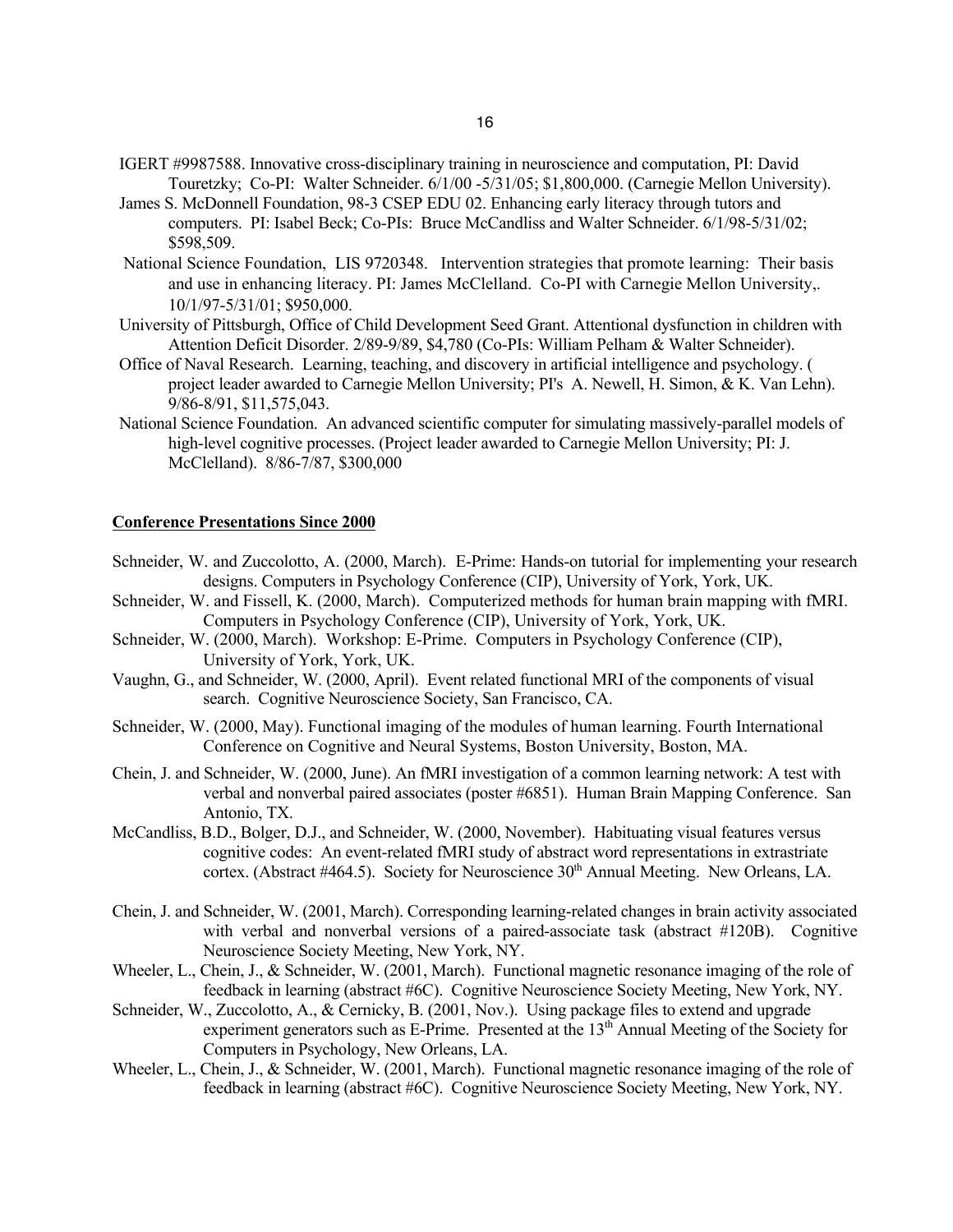- Schneider, W., Zuccolotto, A., & Cernicky, B. (2001, November). Using package files to extend and upgrade experiment generators such as E-Prime. Presented at the  $13<sup>th</sup>$  Annual Meeting of the Society for Computers in Psychology, New Orleans, LA.
- Schneider, W. (2001, 2002 March). Integrated functional brain imaging workshop. (This involved about 10 hours of lectures and creation of a CD for distribution. The conference involved about 50 participants around the world.) University of Pittsburgh, Pittsburgh, PA.
- Wheeler, E.Z, Chein, J.M., & Schneider, W. (2001 November). Feedback integration in learning: An eventrelated neuroimaging study. Society for Neuroscience , Los Angles, CA.
- Wheeler, E.Z., Aizenstein, H., Schneider, W., Carter, C., & McClelland, J. (2002 April). Auditory sentence context modulates visual cortex activity during word recognition: An fMRI study. Cognitive Neuroscience Society, San Francisco, CA.
- Schneider, W. & Chein, J. (2002, November). Automaticity and Domain-General Learning in Cortical Networks. Presented at the 43rd Annual Meeting of the Psychonomic Society, Kansas City, MO.
- Drobyshevsky, A., Baumann, S., Ruth, R., Chein, J., & Schneider, W. (2002, June). Normative data from an FMRI cognitive task battery. Published in special issue of Neuroimage (Neuro Image for the 8th Annual Human Brain Mapping Conference, Sendai, Japan.
- Chein, J. & Schneider, W. (2003, April). An fMRI investigation of the role of domain-general cognitive resources in the transition from controlled to automatic processing. Cognitive Neuroscience Society, New York, NY.
- Goldberg, R. F., Perfetti, C. A., & Schneider, W. (2003, April). What's 'Alive' in Semantic Knowledge? Poster presented at the Cognitive Neuroscience Society, New York, NY.
- Schneider, W., Chein, J., McHugo, M. (2003 November) CAP: A model of automatic/controlled processing in the brain. Presented at the 44<sup>th</sup> Annual Meeting of the Psychonomics Society, Vancouver, BC, Canada
- Goldberg, R. F., Perfetti, C. A., & Schneider, W. (2004, April). Are abstract properties represented by the left inferior prefrontal cortex? Poster presented at the Cognitive Neuroscience Society, San Francisco, CA.
- Hill, N. M. & Schneider, W. (2004, April). Learning to dual-task: An fMRI study of practice related changes in neural activity. Poster presented at the Cognitive Neuroscience Society, San Francisco, CA.
- Goldberg, R.F. & Schneider, W. (2004 October). Controlled processing of semantic representations: Modalityspecific and domain-general contributions. Poster presented at the Society for Neuroscience meeting, San Diego, CA.
- Goldberg, R.F., Perfetti, C.A., Fiez, J.A., & Schneider, W. (2004, April). The role of left inferior prefrontal cortex in semantic processing: Are abstract properties represented? Poster presented at the Cognitive Neuroscience Society, San Francisco, CA.
- Schneider, W, Hill, N, Chein, J, McHugo, M, Cole, M. (2004, Minneapolis, MN) Differentiating the control network of the human brain: Modules supporting attention, decision making, learning, and skilled performance. Psychonomics
- Schneider, W., Boldger, DJ, Eschman, & Zuccolotto, A. (2004, November) ExpSpreadSheet An Easy-to-Learn Method for Creating Complete Computerized Experiments Society for Computers in Psychology Minneapolis, MN
- St. James, J, Eschman, A, Zuccolotto, A., Schneider, W., (2004, November) PsychMate: Providing Psychology Majors the Tools to do Real Experiments and Learn Empirical Methods. Society for Computers in Psychology Minneapolis, MN
- Cole M.W., Schneider W. (2005, November). Less Working Memory, More Control: Greater BOLD Response to Overcoming Prepotency in Prefrontal and Parietal Cortices. Talk presented at Society for Neuroscience, Washington, D.C.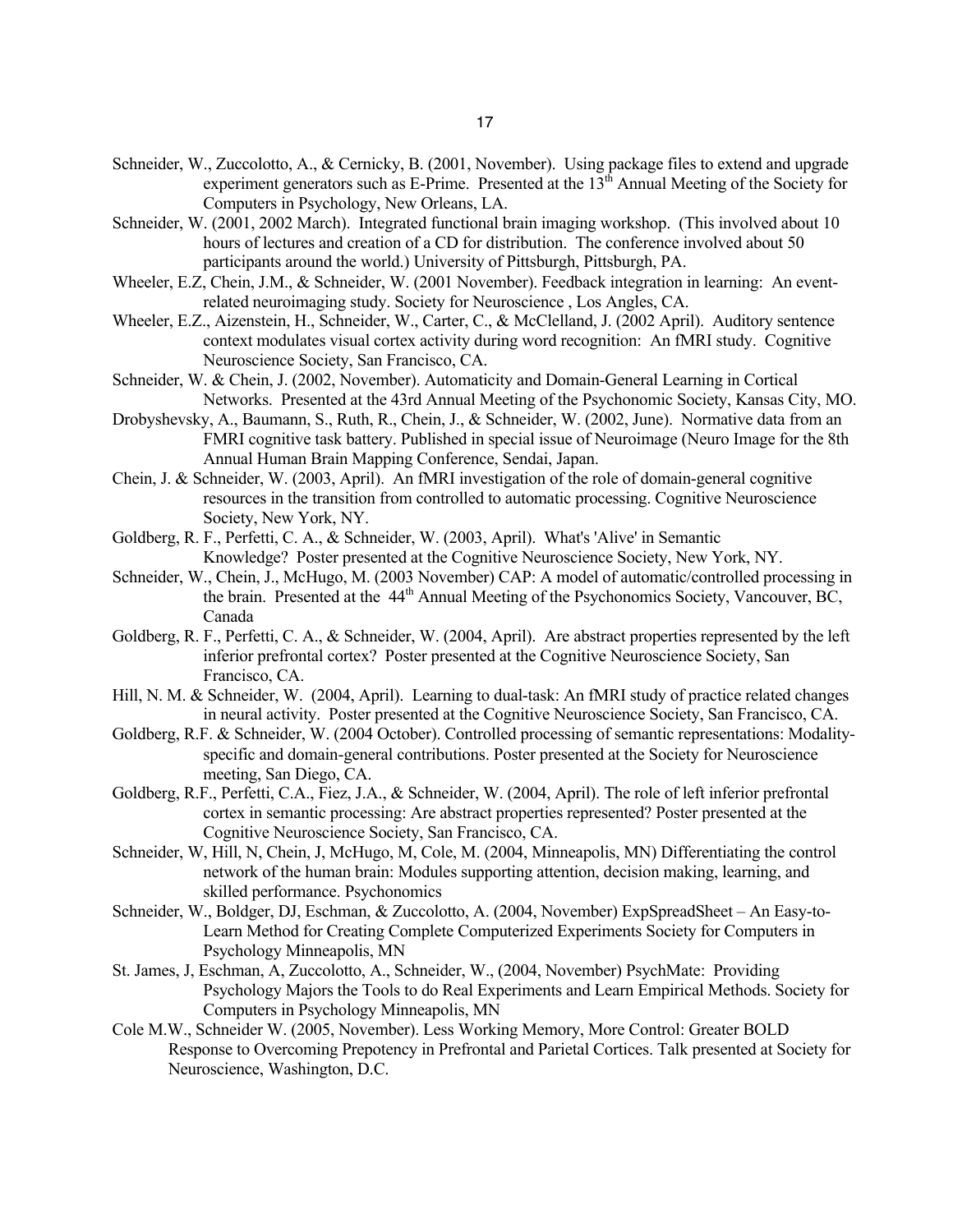- Hill, N.M., & Schneider, W. (2005, June). Changes in neural activation related to dual-task practice: Evidence for a domain general learning network. Poster presented the annual meeting for Organization for Human Brain Mapping, Toronto, Canada.
- Schneider, W, Hill, N, & Cole, M., (2005, Toronto, Canada) Native and supported mode processing in attentional control network. Psychonomics
- Schneider, W. (2005, Toronto, Canada) Three common misconceptions causing bad timing for most experimenters and how to correct for them. Society for Computers in Psychology
- 2005 Grant related presentations
	- ONR MURI Review (May, 2005, Pittsburgh) Mapping the automatic parallel computation with domain general control

ONR/DARPA Review (September 2005 DC) Biologically Informed Training

- DARPA Project kickoff meeting (November 2005, San Diego). Mapping Brain Architectures and Processes Supporting Experience Based Cognition
- Cole, M. W. & Schneider, W. (2006, March) Response conflict, stimulus-response processing, and task switching involve different components of a fronto-parietal network Cognitive Neuroscience Society
- Schneider, W. Formisano, E., Goebel, R., Goldberg, R., Haxby, J., Hasson, U. Mitchell,T. Nichols, T., Siegle, G. (2006, June) Workshop - Competition: Inferring Experience Based Cognition from fMRI. Workshop for Organization for Human Brain Imaging Florence, Italy
- Wheeler,M. Robert Goldberg, & Walter Schneider, The Representation Of Semantic and Experiential Knowledge In Multiple Cortical Areas And Medial Temporal Lobes (Psychonomics November 2007, Huston TX).
- Cole, M. W, & Schneider W. Dissociation of anterior cingulate, dorsolateral prefrontal, and premotor cortex during a visual search task reveals specialized roles within a commonly activated fronto-parietal network. (OHBM June 2006 Florence, Italy)
- Schneider, W. The Cognitive Neuroscience of Controlled & Automatic Processing (ONR Contractors Washington DC 2006 May).
- Schneider, W. Mapping Brain Architectures and Processes Supporting Experience Based Cognition. DARPA Contractors meeting (August 2006, San Francisco, May, 2006 Boston, January 2006 Washington DC**).** Several talks including progress report, review of fMRI technology, virtual worlds and fMRI, DTI mapping of connective topology)
- Schneider, W. The control and representation systems of the human brain providing cognitive synergy Key note presentation International Conference of Cognitive Modeling.Ann Arbor July 2007
- 2006 Grant related presentations DARPA Project Planning review (January 2006, DC) – Magic and biology of human cognition DAPRA Project Scenario Review (May 2006 Boston) Mapping the Chipset of the Brain ONR MURI project review (May 2006, DC). Mapping the automatic parallel computation with domain general control
- Schneider, W., Siegle, G., McHugo, M., Gemmer, L., Jones, D., Fissell, K., Koerbel, L., Suzuki, I., Jung, K., Goldberg, R., Wheeler, M., Cole, M., Hill, N. (June, 2006). 2006 Pittsburgh Brain Activity Interpretation Competition: Inferring experienced based cognition from fMRI data. Poster presented at Human Brain Mapping. Florence, Italy
- Schneider, W. (May, 2006). The cognitive neuroscience of controlled  $&$  automatic processing. ONR Contractors Meeting. Washington, DC.
- Schneider, W. Mapping brain architectures and processes supporting experience based cognition. DARPA Contractors meeting (August 2006, San Francisco, May, 2006 Boston, January 2006 Washington DC). Several talks including progress reports & reviews of project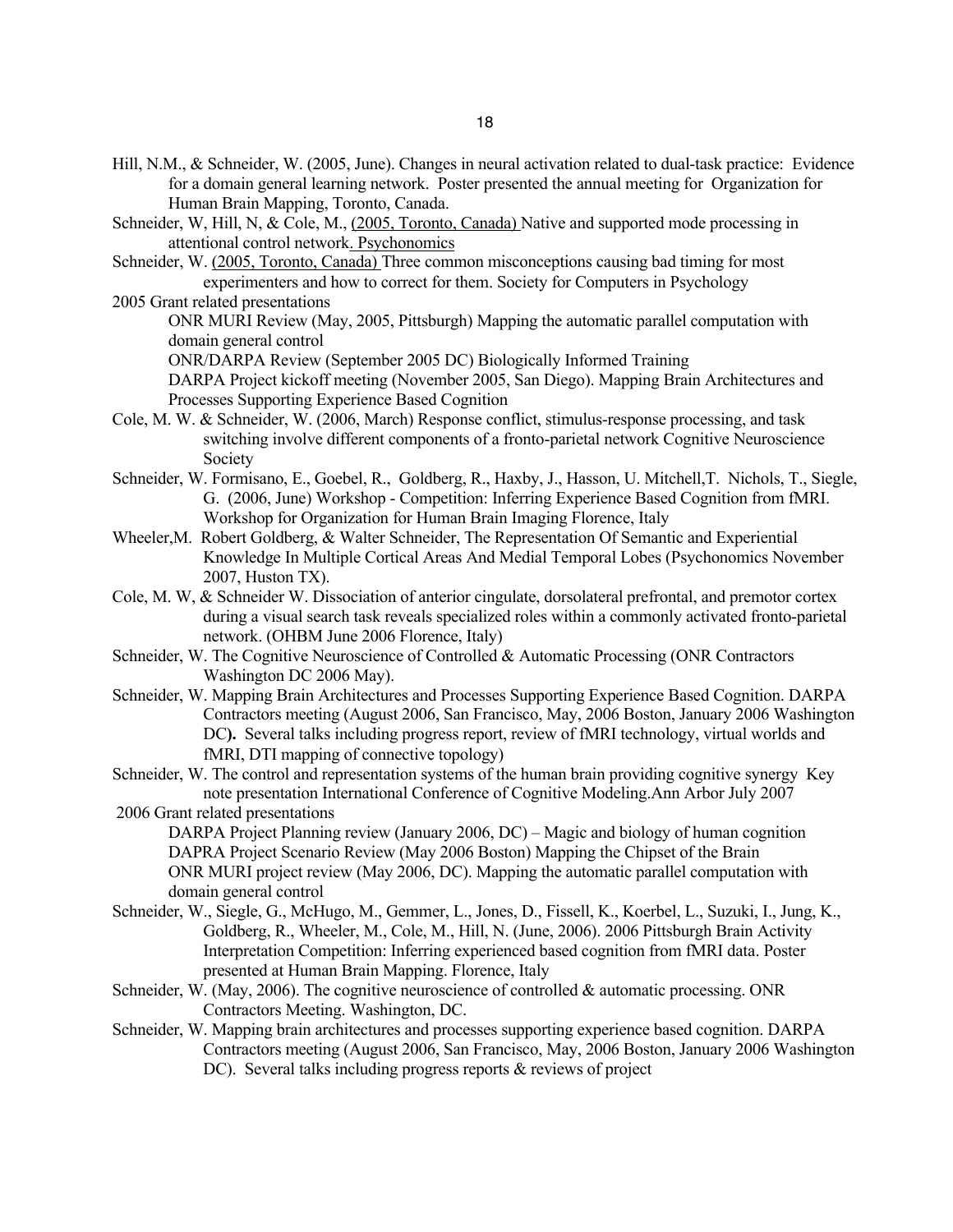- Wheeler, M., Goldberg, R., Schneider, W. (2006, November) The representation of semantic and experiential knowledge in multiple cortical areas and medial temporal lobes. Psychonomics Society. Houston, TX).
- Cole, M. & Schneider, W. (May 2007). The cognitive control network: Integrated cortical regions with dissociable functions. NeuroImage. doi: 10.1016/j.neuroimage.2007.03.071
- Cole M., & Schneider, W. (June, 2007). Abstract decision making is mediated by the cognitive control network via ACC/pre-SMA to DLPFC connectivity. Poster to be presented at Human Brain Mapping. Chicago, IL.
- Schneider, W. Representation And Control Areas Of Human Cortex (Includes Introduction slides) Symposium Organization of Human Brain Mapping June 2007 Chicago, IL
- Cole, M. W. & Walter Schneider Abstract Decision Making Is Mediated by the Cognitive Control Network via ACC Organization of Human Brain Mapping June 2007 Chicago, ILpre-SMA to DLPFC Connectivity Organization of Human Brain Mapping June 2007 Chicago, IL
- Schneider, W. Greg Siegle, Maureen McHugo, & the EBC group 2007 Pittsburgh Brain Activity Competition (PBAIC): Interpreting subject-driven actions and sensory experience in a rigorously characterized virtual world Organization of Human Brain Mapping June 2007 Chicago, IL
- Pathak, S. Catherine Fissell, Kwan Jin Jung & Walter Schneider Diffusion Weighted MRI, Comparison Study of Reconstruction and Fiber Tracking Algorithms, and related tools Organization of Human Brain Mapping June 2007 Chicago, IL
- Schneider,W Tom Yothers, Kyle Brauch, Lena Gemmer Cathrine Fissell, Maureen McHugo & Greg Siegle Dynamic VR exploration based fMRI with automatic visual object coding and brain activity mapping Organization of Human Brain Mapping June 2007 Chicago, IL
- Anita Barber, Andrea Ponting &Walter Schneider Task Switching Within and Between Semantic Representations: Retrieval Demands Depend on Decision Overlap Organization of Human Brain Mapping June 2007 Chicago, IL
- Kwan-Jin Jung, Sudhir Pathak & Walter Schneider Further Reliable Detection of Fiber Connection through Anterior and Posterior Commissure in Diffusion Tensor Imaging Organization of Human Brain Mapping June 2007 Chicago, IL
- Giancarlo Valente, Federico De Martino, Walt Schneider, Rainer Goebel & Elia Formisano Comparison of methods for fMRI brain reading: a study on generalization and interpretability. Organization of Human Brain Mapping June 2007 Chicago, IL
- Kwan-Jin Jung, & Walter Schneider Is the BOLD sensitivity reduced at a short TR in fMRI? A theoretical study Organization of Human Brain Mapping June 2007 Chicago, IL
- Kyung Hwa, Lee Walter Schneider, Maureen, McHugo, Philippe Goldin & Greg Siegle The neural structures associated with emotional valence and arousal induced by emotional movies Organization of Human Brain Mapping June 2007 Chicago, IL
- Schneider, W. Carnegie Mellon University Cognitive Modeling course (October 2007) Identifying the anatomy that supports the synergy of symbolic and connectionist computation
- Schneider, W. (July, 2007) The Cognitive Control And Representation Systems Of The Human Brain: Producing the synergy of symbolic and connectionist processing. International Conference of Cognitive Modeling Ann Arbor Michigan Keynote Address
- Schneider, W. Carnegie Mellon University Cognitive Modeling course (October 2007) Identifying the anatomy that supports the synergy of symbolic and connectionist computation
- Schneider, W. Regional Conference on MRI (September, 2007) Ann Arbor MI Mapping Brain System Specialization and Connective Topology with fMRI and DSI
- Schneider W. Cole, M, Goldberg R, Pathak, S. (November, 2007) The Control And Representation Systems Of The Human Brain And Cognition Psychonomics Long Beach CA.
- Schneider, W. Reverse Engineering of the Human Brain Workshop on Neuromorphic Computing Science Technology Expert Partnership, (April 2008) Washington DC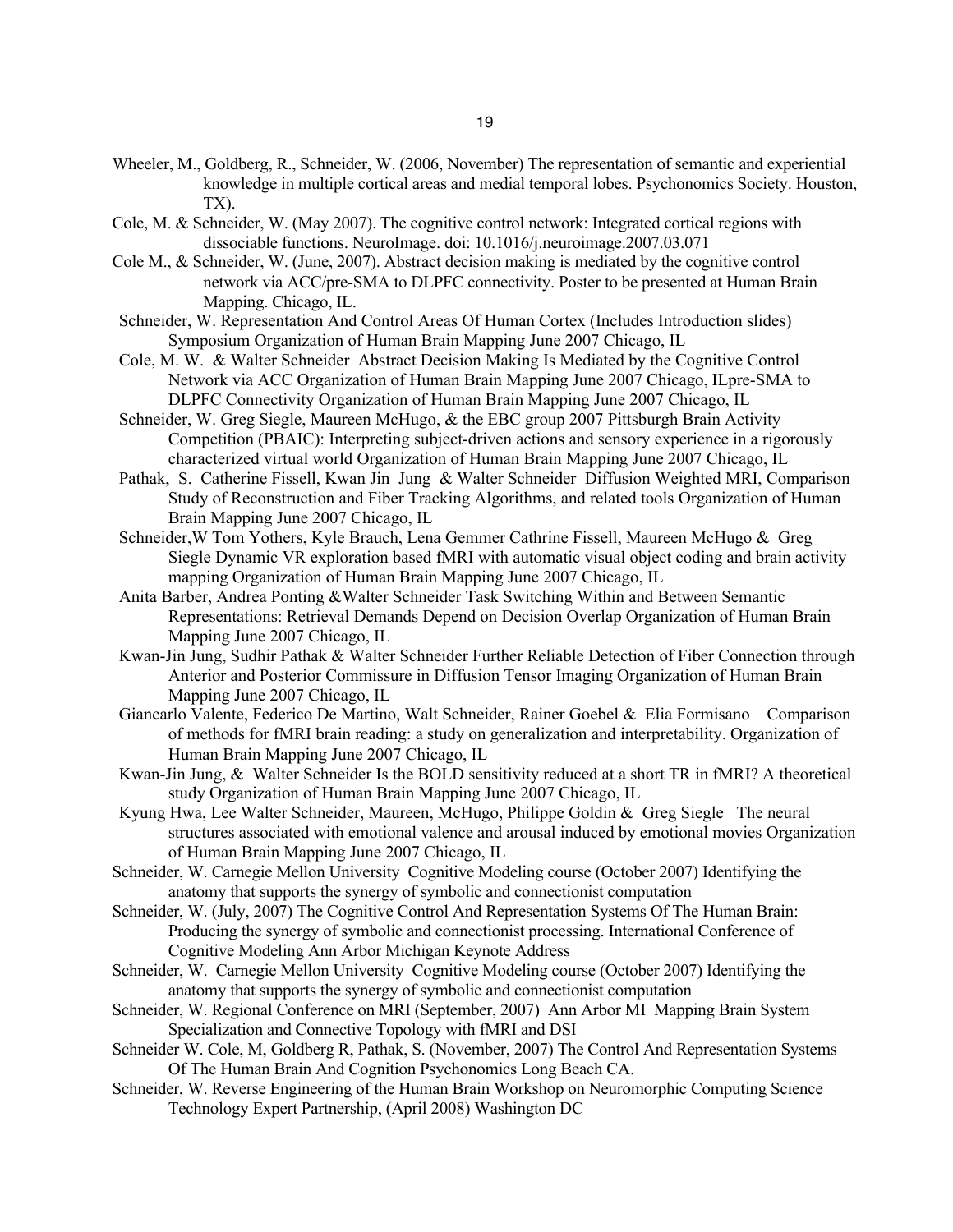- Cole M.W., Martins B., Schneider W. (April, 2008). The Neural Basis of Rapid Instructed Task Learning. Poster presented at Cognitive Neuroscience Society, San Francisco, CA.
- Pathak S., Martins B., Cole M.W., Schneider W. (April, 2008). Anatomical and Functional Segmentation of the Cognitive Control Network: Supporting a preliminary cognitive control network connectome. Poster presented at Cognitive Neuroscience Society, San Francisco, CA.
- Cole M.W., Pathak S., Schneider W. (April, 2008). Medial Frontal Cortex Directs Attention along Multiple Pathways to Resolve Perceptual Decision Difficulty. Poster presented at Cognitive Neuroscience Society, San Francisco, CA.
- Fernando Boada, Schneider, W2, Pathak, S; Martin B.; Davis, D.; & Bleichner, A.1 (2008) Integration of Diffusion Weighted Imaging and fMRI to identify differential fiber loss in pre-surgical planning. SMRM Workshop on Frontiers of Magnetic Resonance: From Tumor Cell to Cancer Patient Nice France (see http://www.ismrm.org/workshops/Cancer\_08/program.htm)
- Cole M.W., Bagic A., Kass R., Schneider W. (October, 2009). Rapid Task Learning as a Window into the Neural Basis of Executive Control. Poster presented at Society for Neuroscience, Chicago, IL.
- Cole M.W., Schneider W. (June, 2009). From Symbols to Rules to Complex Behaviors: The Neural Basis of Rapid Instructed Task Learning. Poster presented at Human Brain Mapping, San Francisco, CA.
- Cole M.W., Pathak S., Schneider W. (June, 2009). Identifying the Brain's Most Globally Interactive Regions. Poster presented at Human Brain Mapping, San Francisco, CA
- Schunn, C, Moss, J, Huppert, T, Schneider, W. (June, 2009)Real-time NIRS feedback may help improve self-explanation learning strategy use. Nanosymposium, Society for Neuroscience, Chicago, IL.
- Pathak, S. Bruna Martins, B. , Schneider, W, Fernandez-Miranda, J. (June, 2009)White Matter Damage Assessment in Neurosurgical Planning Poster presented at Human Brain Mapping, San Francisco, CA
- Verstynen, T, Jarbo, K, Pathak, S, Phillips, J. Schneider, W. Characterizing the topography of corticospinal pathways with high definition fiber tractography (June 2010) Poster presented at Human Brain Mapping, Barcelona Spain
- Schneider, W. Mapping the Human Connectome Pittsburgh Brain Connectivity Competition 2009 (June 2009) Organization for Human Brain Mapping. San Francisco, CA. (see web link to presentations http://pbc.lrdc.pitt.edu/?q=2009a-conference)
- Schneider W. Mapping the Human Brain Connectome for Actionable Reverse Engineering for Brain Treatment and Sensemaking. (July 2009) Intelligence Advanced Research Projects Activity (IARPA) conference Washington, D.C.
- Fernandez-Miranda, J.C., Pathak, S., Engh, J., Kassam, A., Boada, F., Schneider, W. (presented by Schneider) (August 2009) High-Definition Fiber Tracking for Presurgical Planning in Minimally Invasive Endoscopic Brain Surgery. International Brain Mapping & Intraoperative Surgical Planning Society Boston MA.
- Schneider, W., Pathak, S., Phillips, J.S., Cole, M.W. (November, 2009) High Definition Fiber Tracking Exposes Circuit Diagram for Brain Showing Triarchic Representation, Domain General Control, and Metacognitive Subsystems. Association for the Advancement of Artificial Intelligence Biologically Inspired Cognitive Architectures. Washington, D.C.
- Schneider, W. (December 2009) 2009 IEEE ICDM PBC Brain Connectivity Challenge Symposium (presentation and chair). Institute of Electrical and Electronics Engineers International Conference on Data Mining. Miami, FL.
- Schneider, W., Schunn, C., Pickering, M., Huppert, T., Tokowicz, N. (August 2009) Biologically Accelerated Learning Technology. DARPA Contractors Meeting.
- Schneider, W. (September 2009) Brain Training Technology for US Army. Briefing of General Joe Martz, Fort Monroe, VA.
- Schneider, W. (December 2009) Schneider Connectome DARPA Briefing of Amy Kruse & Tom Nugent, DARPA, Pittsburgh, PA.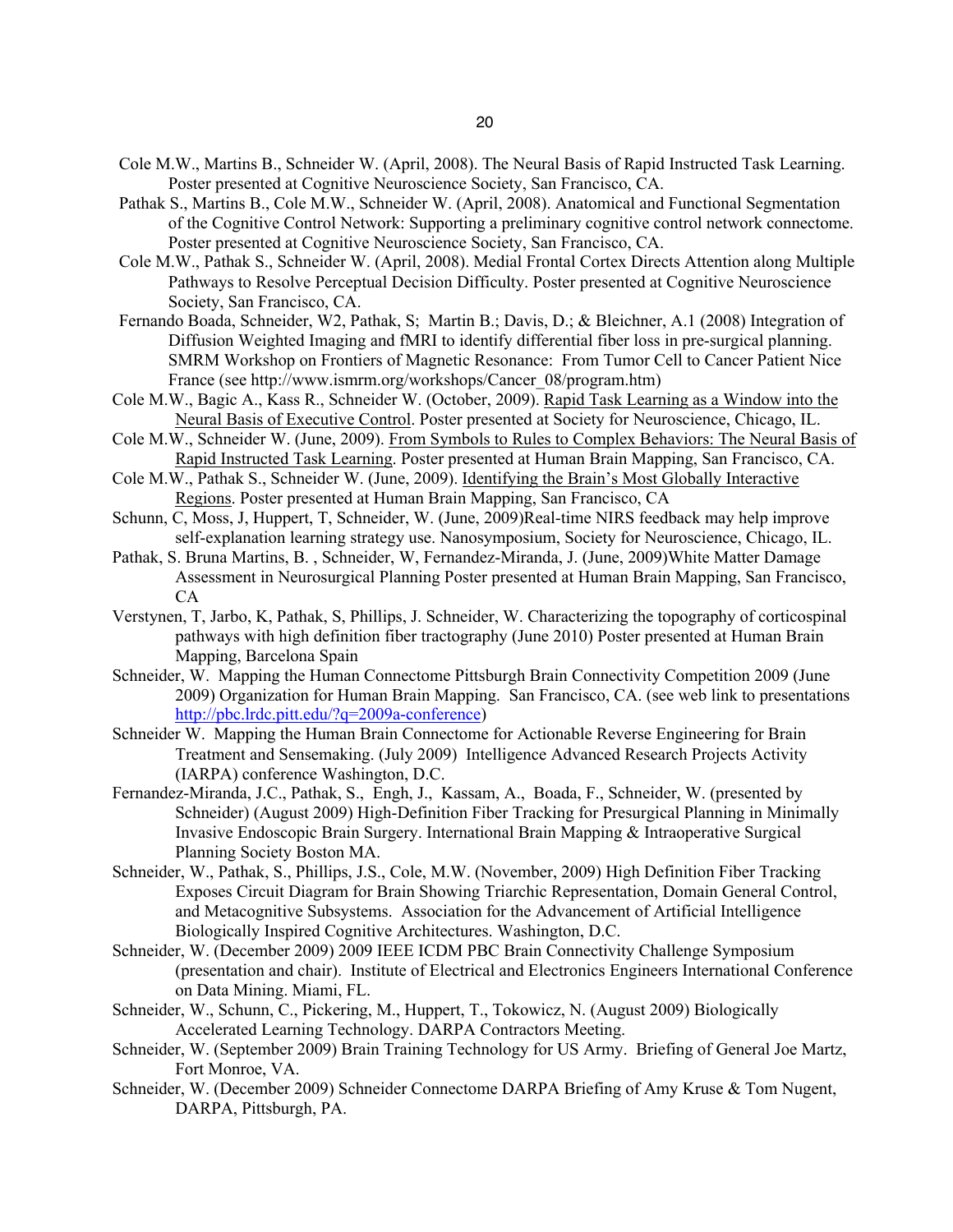- Schneider, W. & Patak, S., Yeh, F. (September 2009) Mapping brain circuits with High Definition Fiber Tracking (HDFT) Data mining fiber tracts to identify the cables and chipset of the human brain. Data Mining Group, CMU, Pittsburgh, PA.
- Schneider, W. & Patak, S. (December 2009) Roadmap for mapping the human Connectome. Intel Research, Pittsburgh, PA
- Schneider, W., Pathak, S., Fernandez-Miranda, J., Bleicher, A., Davis, D., Boada, F, (September 2009) Mapping brain circuits with High Definition Fiber Tracking (HDFT) for medical imaging in Neurosurgery and TBI plus Human Connectome. Radiology Seminar Series.
- Schneider, W., Patak, S., Phillips, J. (November 2009) Adventures in Research at LRDC Mapping Brain Architecture Actionable Neuroscience for Learning and Support. LRDC Senior Scientists Meeting.
- Schneider, W. Brain Fitness Training with High Intensity Interval Training. (March 2010) Sustainment Decision Superiority Army TRADOC meeting
- Bleicher, Andrew, Sudhir K. Pathak, Walter W. Schneider, , Mark R. Lovell, 4, John Norwig, and Joseph C. Maroon, Documenting white matter damage in sports related mild traumatic brain injury with diffusion and high definition fiber tracking (March 2010) American Society of Functional Neuroradiology.
- Schneider, W. Brain Fitness Training Summary Duplicating the Army's Physical Fitness Training Success in Brain Fitness Training (May 2010) Defense Language Institute Change of Commander Proceedings.
- Schneider, W. High Definition Fiber Tracking in Neurosurgery & Traumatic Brain Injury: A Transforming Technology for Brain Imaging and Treatment of Brain Disorders (May 2010) GE MRI imaging R&D special presentation.
- Schneider, W. Mapping the Human Connectome with High Definition Fiber Tracking: Statistical Challenges of a new data domain. (May 2010) Fifth International Workshop Statistical Analysis of Neuronal Data (SAND5)
- Schneider, W. Mapping the Human Brain and Building Brain Fitness for Building Intelligence and Foreign Language Learning (May 2010) Invited address University of Maryland Center for Advance d Study of Language
- Verstynen, T, Jarbo, K, Pathak, S, Phillips, J. Schneider, W. Characterizing the topography of corticospinal pathways with high definition fiber tractography (June 2010) Poster presented at Human Brain Mapping, Barcelona Spain.
- Schneider, W. Quantifying Brain Connectivity, Strengthening Brain Fitness, Increasing Intelligence & Learning (July, 2010) Invited presentation General Dynamics.
- Schneider, W. Commentary Brandeis Memory Meeting Need for Actionable Science (November 2010).
- Phillips, J, Pathak, S, Verstynenn, T, W. Schneider (presented by Schneider). High-definition fiber tracking of human cortical eye fields Society of Neuroscience (Nov, 2010) Society for Neuroscience presentation
- Schneider, W, S. Pathak, J. Fernandez-Miranda, D. Okonkwo, K. Jarbo, J. Engh, A. Mintz, F. Boada (Nov, 2010). Society for Neuroscience presentation
- Pathak,S, Fang-Chen, Y, Schneider, W. HD fiber tracking: Non-invasive quantification of fiber tract volume Society for Neuroscience presentation
- Schneider, W.& Pathak, S. High definition fiber tracking in neurosurgery & traumatic brain injury (Dec. 2010) NIH invited presentation to neuroimaging group.
- Schneider, W. Sudhir Pathak , Timothy Verstynen, Jeff Phillips (U.Pittsburgh), Juan Fernandez-Miranda (UPMC), Frank Yeh (CMU High Definition Fiber Tracking in Visual System to Quantify Human Connectivity and Aid Neurosurgery to Preserve Vision Multi-modal Neuroimaging Training Program (MNTP) (July 2010)
- Schneider, W. Pittsburgh High Definition Fiber Tracking for Quantitative Mapping of cortical networks (Jan 2011) CNBC Neuroimaging Workshop)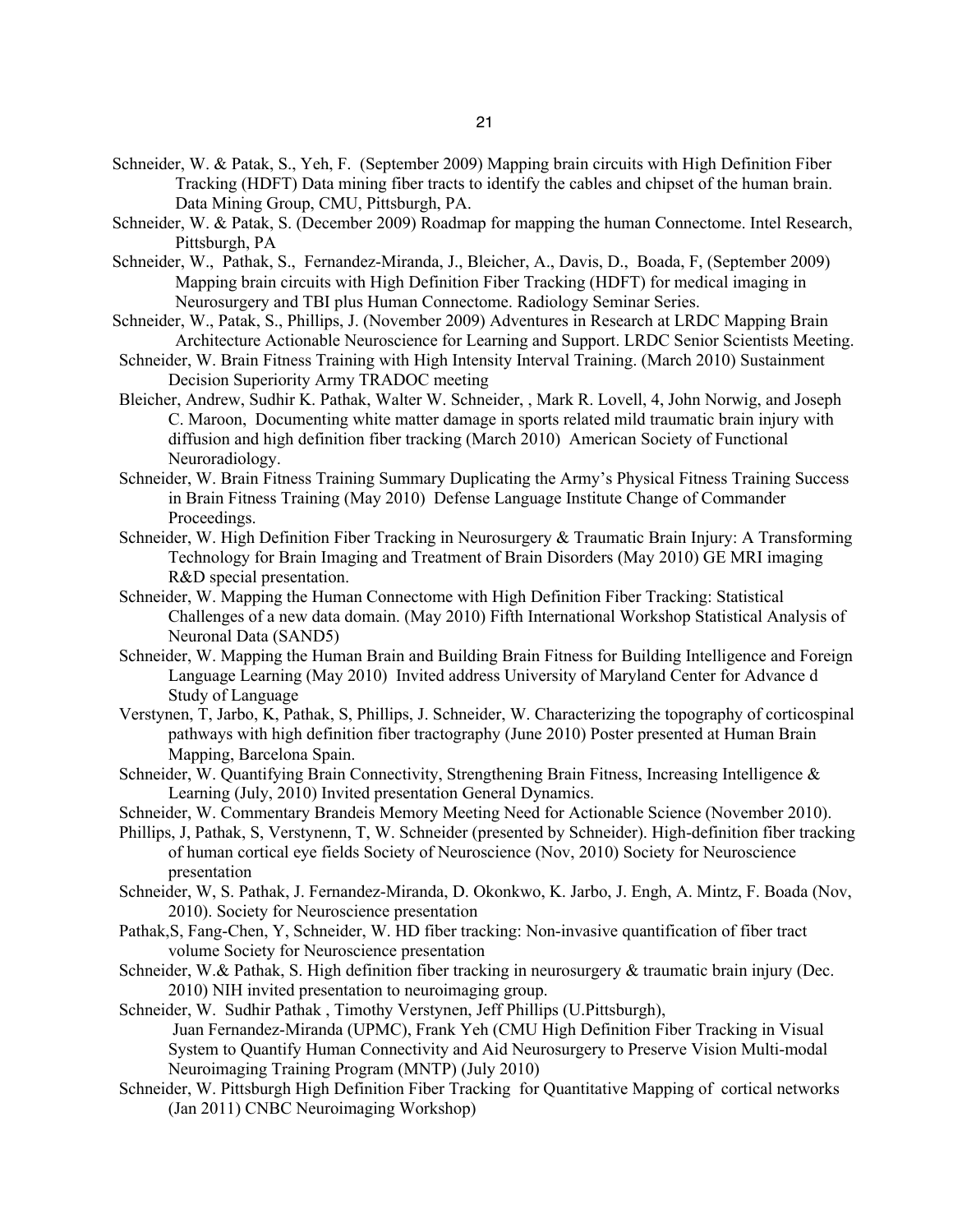- Schneider, W. Non-invasive High Definition Fiber Tracking (HDFT) Mapping Human Brain Connectivity Applications to Neurosurgery and Traumatic Brain Injury. (March 2011). UPMC Radiology Department Seminar series
- Schneider, W. A Forty Year Journey of Moving Psychology Forward: Chapter 5 Mapping Brain Connectivity for Basic Science and Clinical Applications (April 2011) Keynote address Westminster University Eastern PA Undergraduate Psychology Conference.
- Walter Schneider, Fernando Boada , J. Fernandez-Miranda, David Okonkwo. "Clinically Useful High Definition Fiber Tracking for TBI & Neurosurgery." Quebec, Canada. June 28, 2011.
- Sudhir Pathak, Timothy Verstynen, Kevin Jarbo, Walter Schneider, Juan Fernandez-Miranda. "High Definition Fiber Tracking (HDFT) in Neurosurgery & Traumatic Brain Injury" Cognitive Neuroscience Society, San Francisco. April 3, 2012
- Kevin G. Jarbo, Timothy Verstynen & Walter Schneider. "High definition fiber tractography of the corpus callosum fiber pathways" Cognitive Neuroscience Society, San Francisco. April 3, 2011
- Timothy Verstynen, Kevin Jarbo, Jeff Phillips, Sudhir Pathak & Walter Schneider. "High definition fiber tracking of corticostriatal projection subfields in vivo." Cognitive Neuroscience Society, San Francisco. April 3, 2011
- Walter Schneider, Jason Chein, Jingtao Wang & Randy Engle. "Replicating the Military Fitness Training in Brain Fitness Training." ONR Contractors meeting, Washington, DC. June 2, 2011
- Walter Schneider, Timothy Verstyne, Sudhir Pathak, Kate Fissell, Juan Fernandez-Miranda, Kevin Jarbo. "Quality High Definition Fiber Tracking Metrics To Interpret and Optimize Connectome Mapping Accuracy in Basic and Clinical Research." Society for Neuroscience, Washington, DC. Nov 14, 2011
- Sudhir Pathak & Walter Schneider. "Directional Axonal Volume: Novel metric to define connectivity in Human Brain." Society for Neuroscience, Washington, DC. Nov 14, 2011
- Walter Schneider. "Replicating the Military Fitness Training in Brain Fitness Training." Army Command Briefing, Pittsburgh, PA. June 13, 2011
- DoD Briefings on Traumatic Brain Injury DARPA November 2011; ONR November2011; CDMRP Nov & Dec 2011 , DVBIC April 4 2012
- Walter Schneider. *A Forty Year Journey of Moving Psychology Forward: Chapter 5 – Mapping Brain Connectivity for Basic Science and Clinical Applications.* Keynote address, Westminster University Eastern PA Undergraduate Psychology Conference. April 2011.
- Walter Schneider. *Replicating the Military Fitness Training in Brain Fitness Training*. Center for the Advanced Study of Learning Working Memory Conference, Washington, DC. August 2011.
- Walter Schneider. *Clinically Actionable Fiber Tracking in Neurosurgery & Traumatic Brain Injury: MRI Tract Visualizations with Quality Exceeding Microdissection.* Neuroscience for Neurosurgeons (RUNN) conferences, Woods Hole conference, November 4 2011.
- Walter Schneider. *High Definition Fiber Tracking (HDFT): Mapping Human Brain's Anatomical Circuits and Track Growth Programs With Applications to Genetic Wiring Disorders, Neurosurgery and Traumatic Brain Injury*; colloquium, Boston Children's Hospital. November 2011.
- Walter Schneider, Natasha Tokowicz, Jingtao Wang. *Replicating the Military Fitness Training in Brain Fitness Training.* Defense Language Institute Foreign Language Center Training Workshop, Monterey, CA. Dec 20, 2011.
- Walter Schneider, David Okonkwo, Juan Fernandez-Miranda, Robert Friedlander, Fernando Boada. *High Definition Fiber Tracking (HDFT): Mapping Human Brain Anatomical Circuits With Applications to Traumatic Brain Injury and Neurosurgery*. Walter Reed, Bethesda, MD. Dec 5, 2011.
- Walter Schneider. *High Definition Fiber Tracking (HDFT): Mapping Human Brain's Anatomical Circuits and Track Growth Programs With Applications to Genetic Wiring Disorders, Neurosurgery and Traumatic Brain Injury.* Paul Allen Institute, Seattle, Washington. July 21, 2012.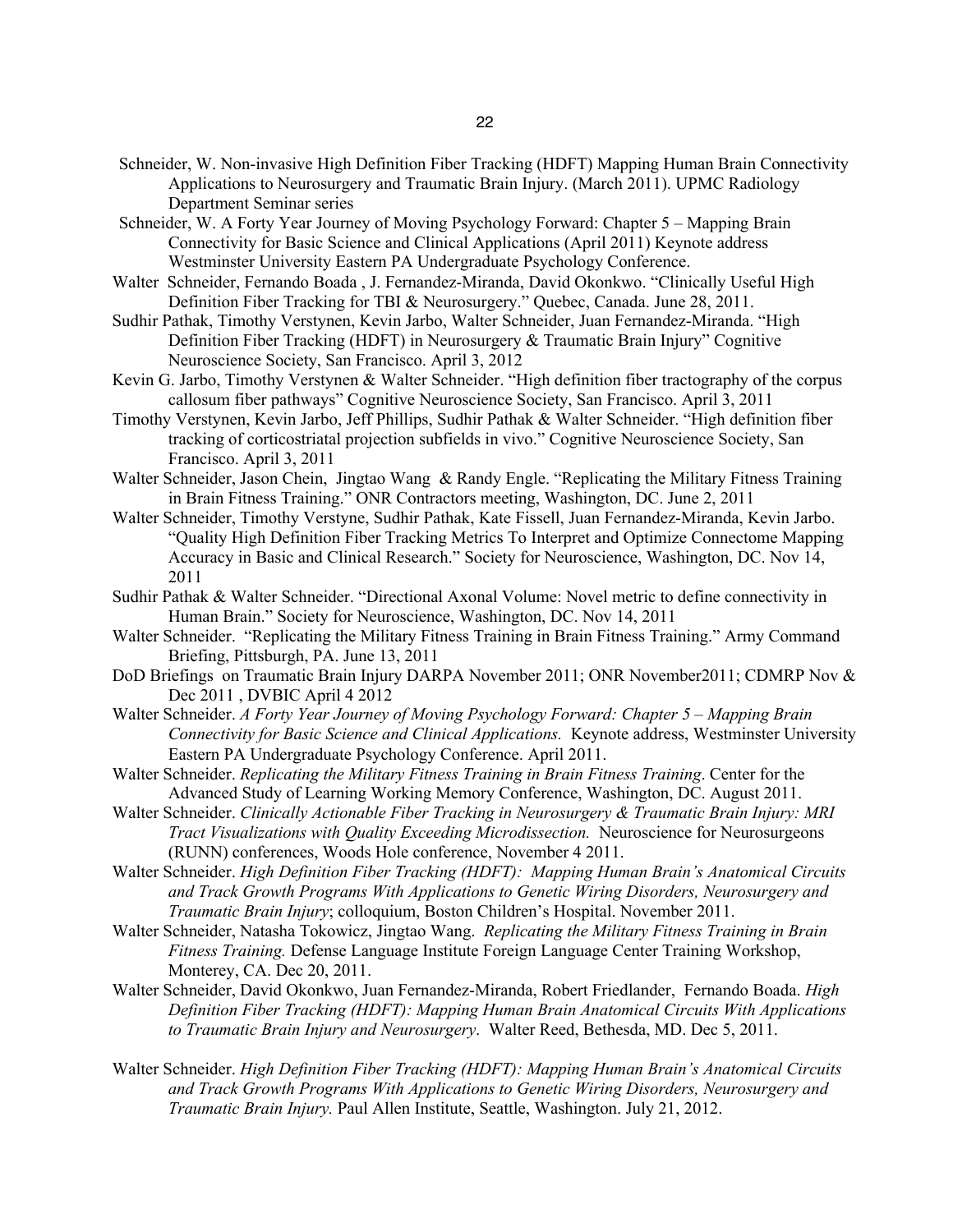- Walter Schneider, David Okonkwo, Juan Fernandez-Miranda, Robert Friedlander, Fernando Boada. *High Definition Fiber Tracking (HDFT): Mapping Human Brain Anatomical Circuits With Applications to Traumatic Brain Injury.* Management of the Neurotrauma Patient, Pittsburgh, PA. April 1, 2012.
- Walter Schneider. *Attention Control Brain Dynamics and Anatomical Connective Circuitry*,*A Festschrift for Richard M Shiffrin*. Bloomington, IN. May 7 2012.
- Walter Schneider, David Okonkwo. *Detecting Visualizing & Quantifying TBI Damages with High Definition Fiber Tracking*. Society for Brain Mapping and Therapeutics, Toronto, CA. June 2, 2012.
- Walter Schneider & David Okonkwo Quantifying TBI White Matter Damage in Individual Patients with High Definition Fiber Tracking Military Health System Research Symposium (MHSRS) Aug 13 2013, Fort Lauderdale FL
- DoD Briefings on Traumatic Brain Injury ONR June 2012/2013; CDMRP Jan, March, April 2012 , DVBIC April 4 2012
- Walter Schneider. *High Definition Fiber Tracking (HDFT): Mapping Human Brain's Anatomical Circuits and Track Growth Programs With Applications to Genetic Wiring Disorders, Neurosurgery and Traumatic Brain Injury.* Paul Allen Institute, Seattle, Washington. July 21, 2012.
- Walter Schneider. *Clinically Actionable Fiber Tracking in Neurosurgery & Traumatic Brain Injury: MRI Tract Visualizations with Quality Exceeding Microdissection.* Neuroscience for Neurosurgeons (RUNN) conferences, Woods Hole conference, November 2013.
- Walter Schneider, David Okonkwo. *Detecting Visualizing & Quantifying TBI Damages with High Definition Fiber Tracking*. Society for Brain Mapping and Therapeutics, Toronto, CA. June 2, 2012.
- Walter Schneider. High Definition Fiber Tracking (HDFT): Mapping Human Brain Anatomical Circuits With Applications to Traumatic Brain Injury Management of the Neurotrauma Patient Resident Forum Pittsburgh April 15 2012.
- Walter Schneider. Appling Quantitative Methods to Map Brain Systems of Attention Control and Anatomical Connective Circuitry for Basic Research and Clinical Assessment. Shiffrin Festschrift Symposium 05/09/12
- Walter Schneider & David Okonkwo Quantifying TBI White Matter Damage in Individual Patients with High Definition Fiber Tracking Society for Brain Mapping Therapeutics Toronto June 3, 2012
- Walter Schneider & Jason Chein Replicating the Military Fitness Training in Brain Fitness Training Alexandria VA June 4
- Walter Schneider. Congress of Neurological Surgeons Oct 9,2012 Chicago IL Speaker for Special Course II - Functional Neuroimaging: Where Do We Go from Here?
- Walter Schneider. Quantifying TBI White Matter Damage in Individual Patients with High Definition Fiber Tracking (HDFT) New York University Oct 23, 2012 NYC
- Walter Schneider. High Definition Fiber Tracking (HDFT) Providing Non-Invasive Personalized Brain Circuit Diagrams & Tract Integrity Reports In Traumatic Brain Injury, Neurosurgery, Autism & Basic Research McGovern Institute MIT, Oct. 31, 2012. Boston
- Walter Schneider. High Definition Fiber Tracking (HDFT) an MRI Biomarker for Brain Anatomical Connection Disorders in TBI, Neurosurgery & Autism Jan 24, 2013 Philadelphia PA
- Sudhir Pathak & Walter Schneider High Definition Fiber Tracking A Pipeline of Computational Methods To Map White Matter Tracts and Support Clinically Viable Tract Analysis Nationl Institute of Health March 19, 2013.
- Walter Schneider Medical Grand Rounds Talks HDFT in Clinical Applications Children's Hospital Pittsburgh Autism Center (Jan 2), UPMC Concussion Clinic (May 2), UPMC Rehabilitation Clinic (Panther Rounds seminar on April 17)
- Walter Schneider HDFT creating accurate personalized circuit diagrams. Symposium High Definition Fiber Tracking, Mapping Brain Tracts and Brain Trauma and Surgical Procedures Society for Brain Mapping & Therapeutics May 13 Baltimore
- Okonkwo, D., Schneider, W. HDFT in TBI Seeing and Quantifying TBI. Symposium High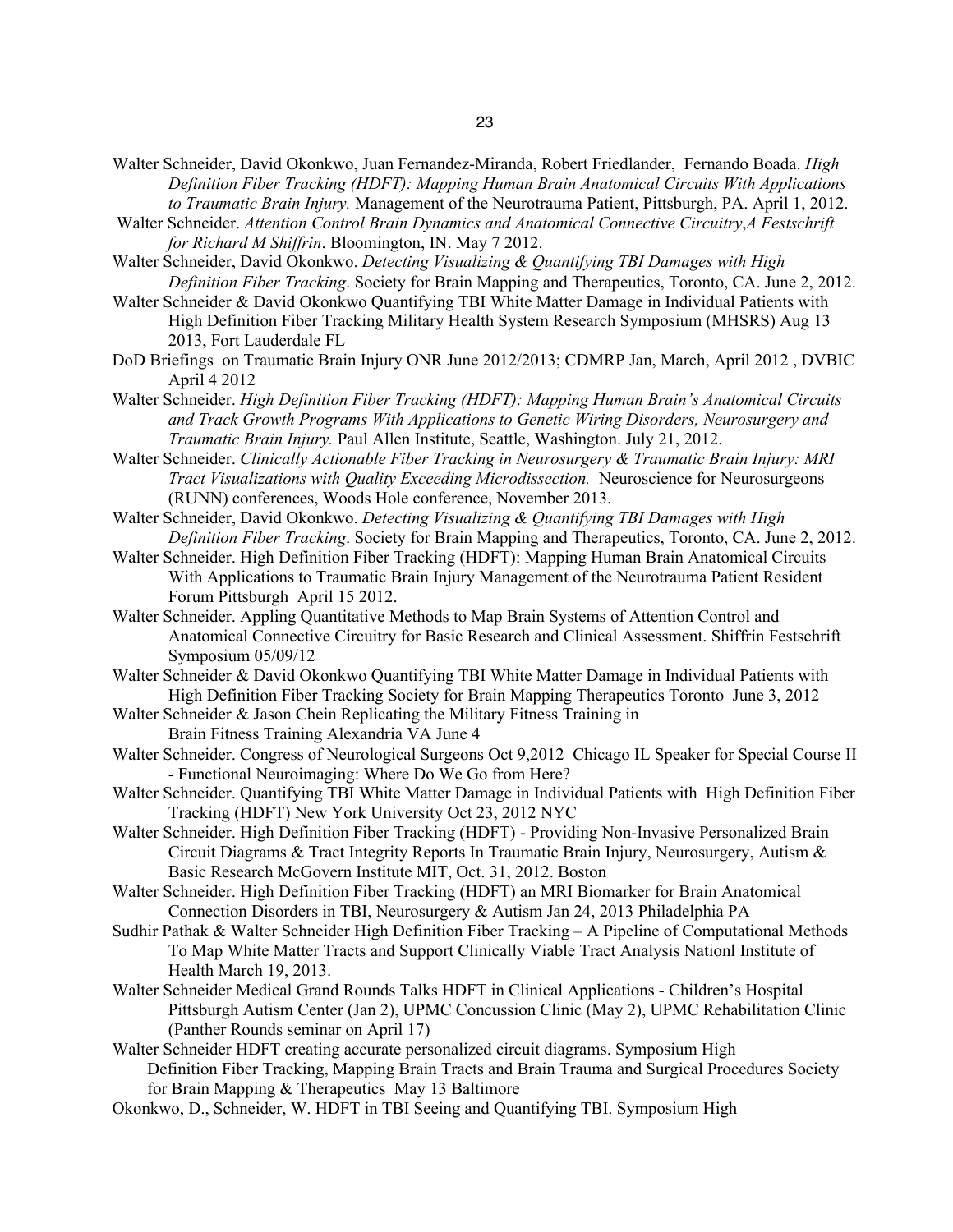Definition Fiber Tracking, Mapping Brain Tracts and Brain Trauma and Surgical Procedures Society for Brain Mapping & Therapeutics May 13 Baltimore

- Schneider W., Okonkwo D., Presson, N., Jarbo, K., Benso, S., Borrasso, A, Beers, S., Morrow, L., Pathak, S. High Definition Fiber Tracking of Blast mTBI – Making the Invisible Wounds of War Visible with Patient-Targeted Treatment. Military Health Science Research Symposium. August 12, 2013 Fort Lauderdale FL
- Schneider W. Okonkwo, Jarbo, K; Wagner, L; Bird, W, Presson, Baum, E, Chmura, J; Pathak, S Training and Support Programs to Learn, Implement, and Support HDFT TBI Analysis and How to Join the Group of Intake Sites. Military Health Science Research Symposium. August 12, 2013 Fort Lauderdale FL
- Pathak, S., Schneider, W; Krishnaswamy, D; Fissell, K; Chmura1, J; Okonkwo, D. Technical Methods of How HDFT Analysis Provides Interpretable Quantification and Visualization of TBI Anatomical Brain Military Health Science Research Symposium. August 12, 2013 Fort Lauderdale FL
- Okonkwo, D. Schneider, W., Presson, N., Chmura, J., Pathak, S. Puccio, A.; High Definition Fiber Tracking TBI Patient Clinical Report – visualizing TBI. Military Health Science Research Symposium. August 12, 2013 Fort Lauderdale FL
- Schneider, W., Okonkwo, D., Presson, N., Puccio, A.; Bird, W., Pathak, S. 2. 5 day workshop on HDFT based TBI analysis at Baylor Medical Center with 18 attendees.
- Schneider, W., Okonkwo, D., Presson, N., Beers, S., Morrow, L., Borasso, A., Piccio, S., Quantifying White Matter Structural Integrity with High Definition Fiber Tracking in Traumatic Brain Injury Symposium International Neurotrauma Society Budapest Hungary
- Schneider, W., Okonkwo, D., Presson, N., Chmura, J., Borasso, S., Piccio, A. Quantifying An iPad Case Report Viewer for High-Definition Fiber Tracking for TBI Patients and Their Clinicians. International Neurotrauma Society Budapest Hungary
- Schneider, W., Okonkwo, D., Presson, N., Chmura, J. TEAM-TBI Mobile environment. Cognitive Rehabilitation Meeting TEAM-TBI April 2, 2104.
- Schneider W., Pathak, S., Okonkwo D. , Fernandez-Miranda J. Fiber Tracking Based on Diffusion MRI: Challenging Present and Potentially Transformative. Future. National Academy of Science Institute of Medicine August 22, 2013 Washington DC Developing Standards for Diffusion Magnetic Resonance Imaging (dMRI) A Meeting of Experts
- Schneider. W & Chein J. Replicating the Military Fitness Training in Brain Fitness Training Office of Naval Research Project Review June 10, 2013 Washington DC.
- Schneider, W. High Definition Fiber Tracking (HDFT) to See Anatomical TBI Brain Damage & Enable Targeted Treatment & Rehabilitation. Invited Talk Radiology Department Navy Medical Center San Diego September 11, 2013
- Schneider, W. High Definition Fiber Tracking (HDFT) an MRI Biomarker for Brain Anatomical Connection Disorders in TBI, Neurosurgery & Autism Invited talk Radiology Dept. Loma Linda University Medical Center. September 13, 2013. Loma Linda CA
- Schneider, W., Pathak, S., Okonkwo, D., Fernandez-Maranda, J. High Definition Fiber Tracking, Mapping Brain Tracts and Brain Trauma and Surgical Procedures John Hopkins KIRBY Institute June 12, 2013 Baltimore MD
- Schneider, W. Current Progress in MRI-BasedConnectivity Neuroscience for Neurosurgeons (RUNN) conferences, Woods Hole conference, November October 31.2013.
- Schneider, W. & Okonkwo, D. Visualizing and Quantifying TBI Anatomical Tract Loss with High Definition Fiber Tracking Diffusion Imaging Baylor Medical Center November 13 Houston TX
- Schneider, W. Making Brain Anatomical, Transmitter and Functional Networks Wounds Visible and Targeting Repair DARPA Subnets Briefing Nov 22, 2014 Washington DC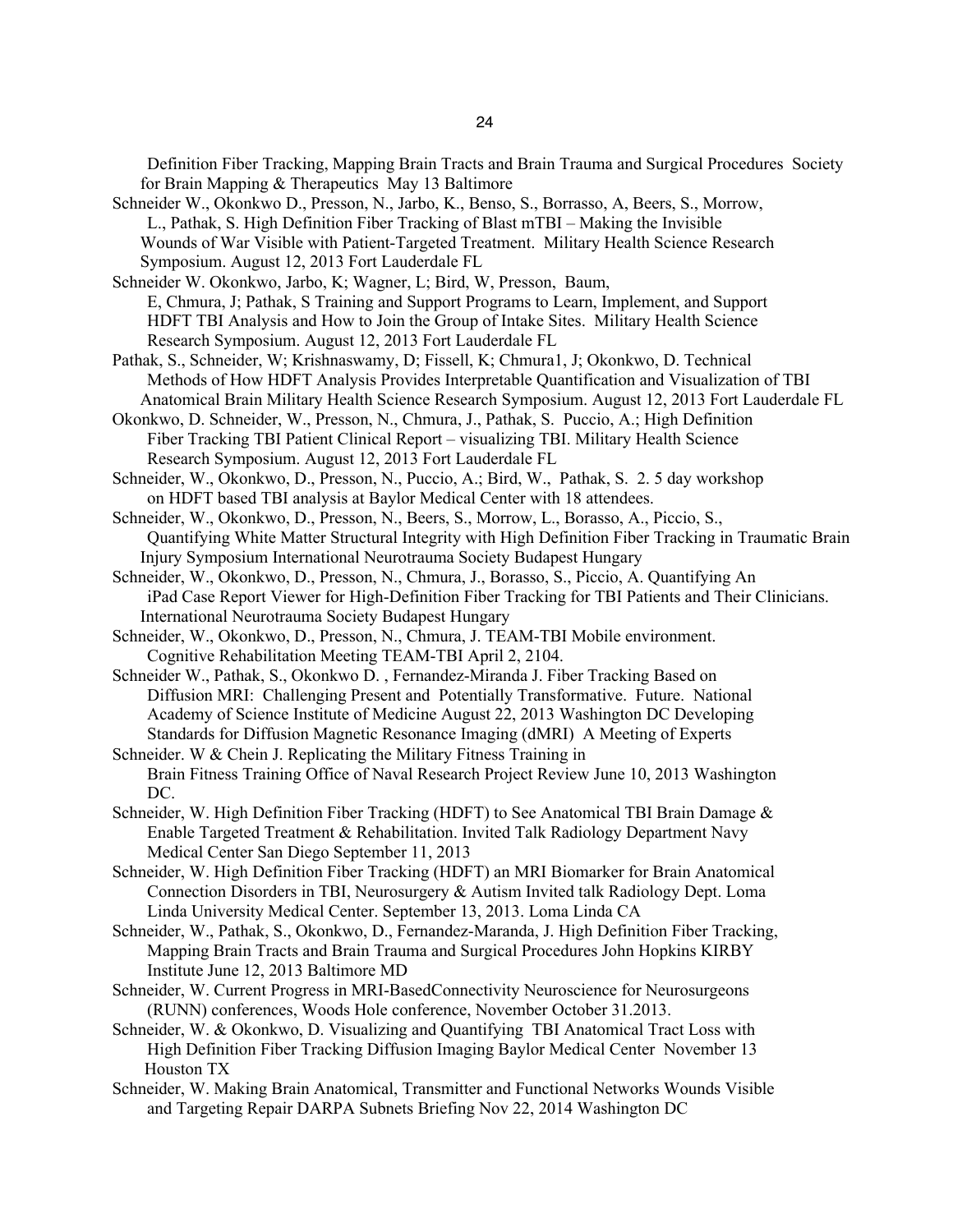- Schneider, W. TEAM-TBI Pittsburgh & NICoE Mqy 3, 2013 National Intrepid Center for Excellence of TBI May 3, Bethesda MD.
- Schneider, W. & Okonkwo D. High Definition Fiber Tracking Imaging of TBI Army Conference on Brain Imaging January 30, 2014 Fort Fredrick MD
- Schneider, W. Fiber Tracking Based on Diffusion MRI: Challenging Present and Potentially Transformative Future American College of Radiology Workshop of advancing diffusion imaging February 21, 2014 Washington DC.
- Schneider, W., & Okonkwo, D.. Neuroanatomical substrates of TBI outcomes. Invited Plenary session International Neurotrauma Society Budapest Hungary
- Schneider, W., Pathak, S., Okonkwo, D., Fernandez-Maranda, J. High Definition Fiber Tracking (HDFT) an MRI Biomarker for Brain Anatomical Connection Disorders in TBI, Neurosurgery & Autism Research Round Table Colloquium Department of Communication Science and Disorders Feb 12, 2014 Pittsburgh PA
- Schneider, W., Pathak, S., Okonkwo, D., Fernandez-Maranda, J. High Definition Fiber Tracking, Mapping Brain Tracts and Brain Trauma and Surgical Procedures Stanford Psychology Neuroimaging Program April 9, 2014 Palo Alto CA Baltimore MD
- Schneider, W., Pathak, S., Okonkwo, D., Fernandez-Maranda, J. High Definition Fiber Tracking, Mapping Brain Tracts and Brain Trauma and Surgical Procedures Center for Functional MRI (CFMRI), UC San Diego March 15, 2013 UCSD San Diego CA.
- Schneider, W., Okonkwo, D.O., Chmura, J., Presson, N., Benso, S., Puccio, A.M. An iPad case report viewer for high-definition fiber tracking for TBI patients and their clinician. (2014) International Neurotrauma Society Budapest, Hungary.
- Okonkwo, D.O., Schneider, W., Presson, N., Beers, S., Marrow, L., Borasso, A., Puccio, A.M. Quantifying white matter injury in traumatic brain injury with high definition fiber tracking. (2014) Neurotrauma, San Francisco, California.
- Schneider, W., Okonkwo, D.O., Presson, N., Bird, W., Wagener, L., Krishnaswamy, D., Hachey, R., Fissell, K., Pathak, S., Beers, S., Morrow, L., Puccio, A., Benso, S. TBI: Diagnosis of White Matter Damage with High Definition Fiber Tracking in Patients with Chronic TBI (2014) Medical Health Sientific Research Symposium Fort Lauderdale FL
- Okonkwo, D.O., Schneider, W., Pathak, S., Jarbo, K., Presson, N., Puccio, A., Benso, S., Borrasso, A., Beers, S., Morrow, L. High Definition Fiber Tracking TBI Patient Clinical Report – visualizing TBI (2014) Medical Health Scientific Research Symposium, Fort Lauderdale FL.
- Schneider, W., Pathak, S., Kim, T., Fissell, C., Hachey, R., Krishnaswamy, D., Bird, W., Presson, N., Wagener, L. (2014) Fast Optimized Multishell Imaging for High Definition Fiber Tracking of White Matter Tracts. Pittsburgh MR Imaging Community Retreat
- Pathak, S.K., Fissell, K., Krishnaswamy, D., Aggarwal, S., Hachey, R., Schneider, W. Diffusion reconstruction by combining Spherical Harmonics and Generalized Q-Sampling Imaging. ISMRM June 2015
- Presson, N., Beers, S.R. Morrow, L., Wagener, L., Bird, W., Van Eman, G., Penderville, J., Benso, S., Puccio, A., Okonkwo, D.O., Schneider, S. Quantitative White Matter Analysis with High Definition Fiber Tracking (HDFT) Predicts Neuropsychological Test Performance in Chronic TBI. Neurotrauma Jun 28, 2015
- Presson, N., Minhas, D., Mountz, J., Fissell, C., Laymon, C., Price, J., Puccio, A., Schneider, W. Okonkwo, D.O. PET Imaging with Pittsburgh Compound B of Amyloid Deposition in White Matter in Chronic TBI: An Exploratory Analysis Neurotrauma Jun 28, 2015
- Schneider, W., Boss, M., Wilde, E., Provenzale, J., Pathak, S., Zuccolotto, A., Evangelou, I., York, G., Taylor, B., & Okonkwo, D. A Novel Universal Phantom and Diffusion Tensor Imaging Standardization to Provide Cross-Vendor and Site-Calibrated Quantification of TBI. Medical Health Sciences Research Symposium August 16, 2015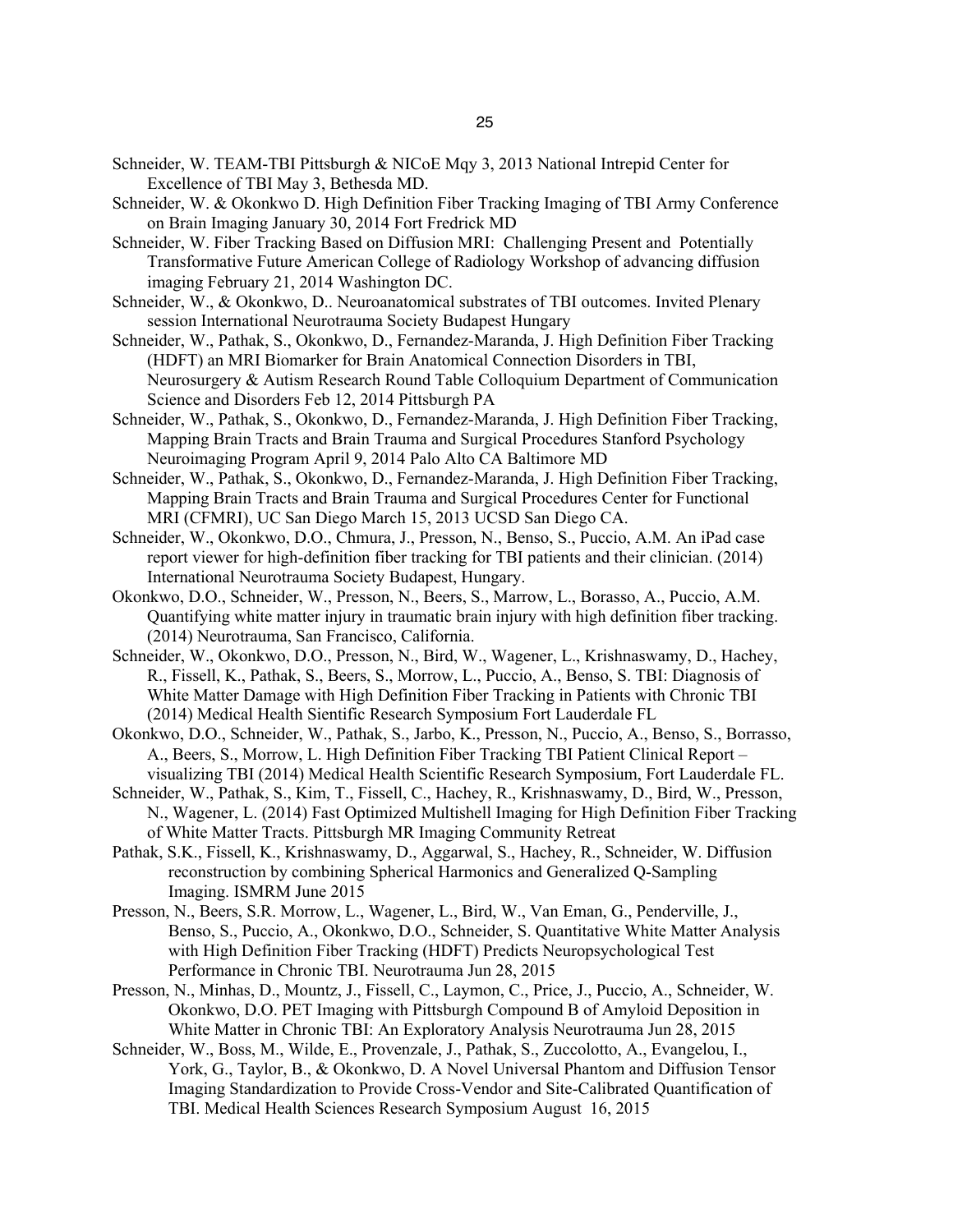- Presson, N., Beers, S.R., Morrow, L., Bird, W., Van Eman, G., Tang, R., Monsour, M., Benso, S., Puccio, A., Okonkwo, D., & Schneider, W. Neuropsychological Test Scores Consistently Relate to Quantitative MR Diffusion Imaging Metrics in High B-Value Multishell Imaging. Medical Health Sciences Research Symposium August 16, 2015
- Schneider, W., Boss, M., Wilde, E., Provenzale, J., Pathak, S., Zuccolotto, A., Evangelou, I., York, G., Taylor, B., & Okonkwo, D. A Novel Universal Phantom and Diffusion Tensor Imaging Standardization to Provide Cross-Vendor and Site-Calibrated Quantification of TBI. Medical Health Sciences Research Symposium August 16, 2015 VA Traumatic Brain InjuryState-of-the-Art Conference Washington DC
- Schneider, W., & Okonkwo, D.O. Clinical MRI TBI Challenge and Opportunity. International Traumatic Brain Injury Research Network (IBIRN) organizational meeting Oct 14, 2015 Duke University.
- Schneider, W., Wilde, E., Boss, M., Provenzale, J., Evangelou, I. CENC Study 39: Diffusion Tensor Imaging Standardization using Novel MR Diffusion Phantoms Tools for Calibration and Advancement Clinical TBI Imaging Fort Lauderdale Aug 15, 2016

(distinguished talk listing 2017-present)

## **Technical Reports:**

- Schneider, W., & Fisk, A. D. (1980). Independence of foveal retinal locus and visual detection paradigm (Tech. Rep. No. 8001). Champaign: University of Illinois, Human Attention Research Laboratory. Also in JSAS, 1981, 11.
- Schneider, W., & Fisk, A. D. (1980). Dual automatic and control processing, can it be done without cost? (Tech. Rep. No. 8002). Champaign: University of Illinois, Human Attention Research Laboratory. Also in JSAS, 1981, 11.
- Eberts, R., & Schneider, W. (1980). The automatic and control processing of temporal and spatial patterns(Tech. Rep. No. 8003). Champaign: University of Illinois, Human Attention Research Laboratory.
- Schneider, W., & Fisk, A. D. (1980). Visual search improves with detection searches and declines with non-detection search (Tech. Rep. No. 8004). Champaign: University of Illinois, Human Attention Research Laboratory. Also in JSAS, 1981, 11.
- Schneider, W., & Fisk, A. D. (1980). Degree of consistent training and the development of automatic processing (Tech. Rep. No. 8005). Champaign: University of Illinois, Human Attention Research Laboratory. Also in JSAS, 1981, 11.
- Fisk, A. D., & Schneider, W. (1980). Controlled and automatic processing during tasks requiring sustained attention (Tech. Rep. No. 8006). Champaign: University of Illinois, Human Attention Research Laboratory. Also in JSAS, 1981, 11.
- Fisk, A. D., & Schneider, W. (1980). On the learning of distractors during controlled and automatic processing (Tech. Rep. No. 8007). Champaign: University of Illinois, Human Attention Research Laboratory.
- Schneider, W., & Eberts, R. (1980). Automatic processing and the unitization of two features (Tech. Rep. No. 8008). Champaign: University of Illinois, Human Attention Research Laboratory.
- Schneider, W. (1982). Automatic/controlled processing concepts and their implications for the training of skills (Tech. Rep. No. HARL-ONR-8101). Champaign: University of Illinois, Human Attention Research Laboratory.